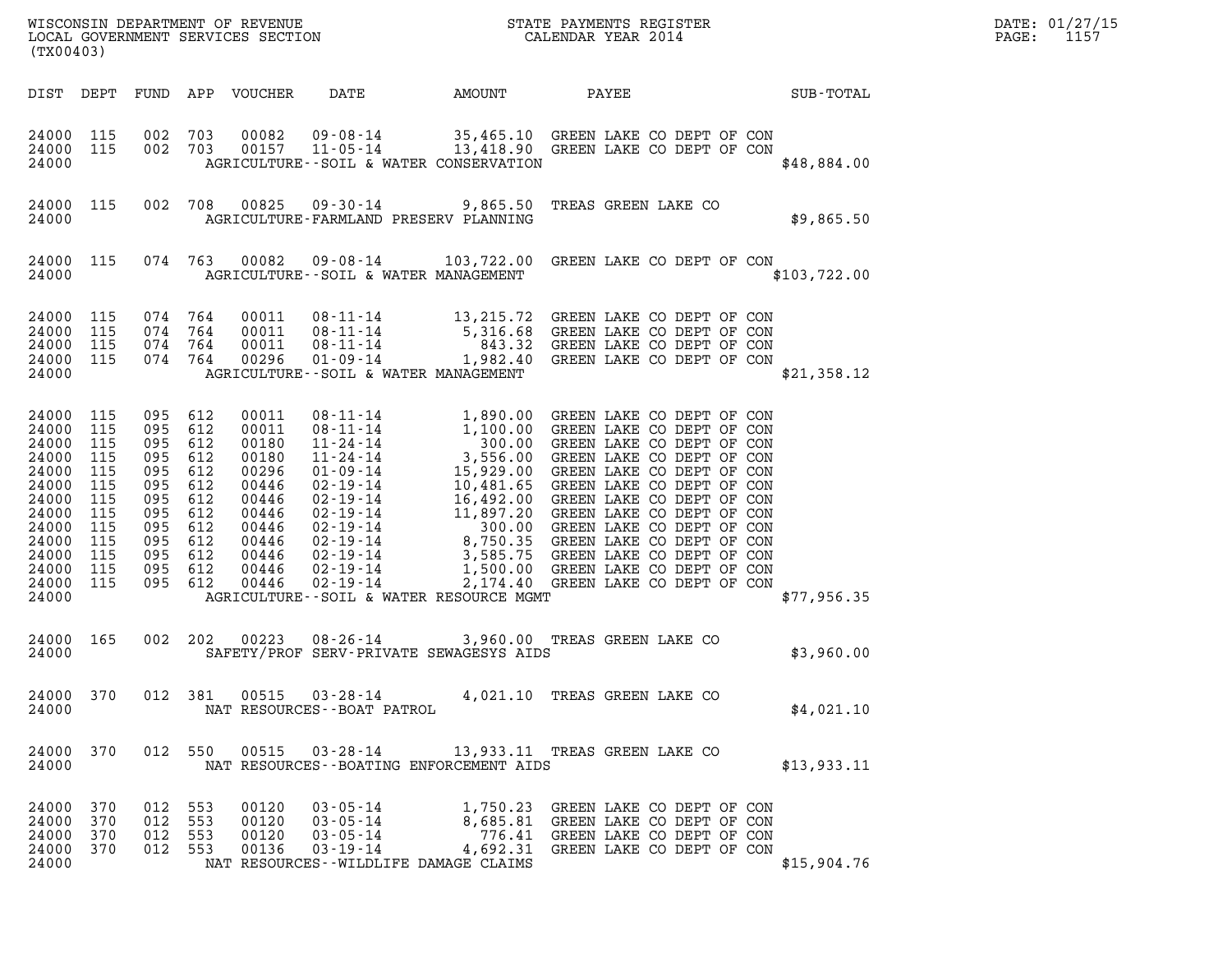| (TX00403)                                                                                                                 |                                                                                 |                                                                                      |                                                                                      |                                                                                                                   |                                                                                                                                                                                                                                                            |                                                                                                                                                                                            |                                                                                                                                                                                                                                       |               | DATE: 01/27/15<br>1158<br>$\mathtt{PAGE:}$ |
|---------------------------------------------------------------------------------------------------------------------------|---------------------------------------------------------------------------------|--------------------------------------------------------------------------------------|--------------------------------------------------------------------------------------|-------------------------------------------------------------------------------------------------------------------|------------------------------------------------------------------------------------------------------------------------------------------------------------------------------------------------------------------------------------------------------------|--------------------------------------------------------------------------------------------------------------------------------------------------------------------------------------------|---------------------------------------------------------------------------------------------------------------------------------------------------------------------------------------------------------------------------------------|---------------|--------------------------------------------|
|                                                                                                                           |                                                                                 |                                                                                      |                                                                                      | DIST DEPT FUND APP VOUCHER                                                                                        |                                                                                                                                                                                                                                                            | DATE AMOUNT                                                                                                                                                                                | <b>PAYEE</b> FOR THE PAYEE                                                                                                                                                                                                            | SUB-TOTAL     |                                            |
| 24000                                                                                                                     | 24000 370                                                                       |                                                                                      |                                                                                      |                                                                                                                   |                                                                                                                                                                                                                                                            | NAT RESOURCES - - SNOWMOBILE TRAIL AIDS                                                                                                                                                    | 012 569 00509 09-16-14 4,999.65 TREAS GREEN LAKE CO                                                                                                                                                                                   | \$4,999.65    |                                            |
| 24000                                                                                                                     | 24000 370<br>24000 370                                                          |                                                                                      |                                                                                      |                                                                                                                   |                                                                                                                                                                                                                                                            | NAT RESOURCES--SNOWMOBILE TRAIL AIDS                                                                                                                                                       | 012 575 01429 01-22-14 3,825.08 TREAS GREEN LAKE CO<br>012 575 03226 07-01-14 29,950.00 TREAS GREEN LAKE CO                                                                                                                           | \$33,775.08   |                                            |
| 24000                                                                                                                     | 24000 395                                                                       |                                                                                      |                                                                                      |                                                                                                                   |                                                                                                                                                                                                                                                            | TRANSPORTATION--ELDERLY & DISABLED                                                                                                                                                         | 011 168 14024 05-05-14 68,117.00 COUNTY OF GREEN LAKE                                                                                                                                                                                 | \$68,117.00   |                                            |
| 24000 395<br>24000 395<br>24000                                                                                           | 24000 395<br>24000 395<br>24000 395                                             | 011 185                                                                              | 011 185<br>011 185<br>011 185<br>011 185                                             |                                                                                                                   |                                                                                                                                                                                                                                                            | TRANSPORTATION - - HIGHWAY SAFETY - FEDERAL                                                                                                                                                | 15698 06-23-14 910.24 TREAS GREEN LAKE CO<br>18983 07-24-14 1,592.92 TREAS GREEN LAKE CO<br>20379 08-07-14 1,592.92 TREAS GREEN LAKE CO<br>27404 10-14-14 3,038.25 TREAS GREEN LAKE CO<br>27404 10-14-14 2,082.07 TREAS GREEN LAKE CO | \$9,216.40    |                                            |
| 24000                                                                                                                     | 24000 395<br>24000 395<br>24000 395                                             |                                                                                      | 011 190<br>011 190<br>011 190                                                        | 02024<br>18024<br>28024                                                                                           |                                                                                                                                                                                                                                                            | TRANSPORTATION--GENERAL TRANSP AIDS-GTA                                                                                                                                                    | 01-06-14 190,586.39 COUNTY OF GREEN LAKE<br>07-07-14 381,172.78 COUNTY OF GREEN LAKE<br>10-06-14 190,586.42 COUNTY OF GREEN LAKE                                                                                                      | \$762, 345.59 |                                            |
| 24000                                                                                                                     | 24000 395<br>24000 395                                                          |                                                                                      |                                                                                      | 011 278 19254<br>011 278 98965                                                                                    |                                                                                                                                                                                                                                                            | TRANSPORTATION - - LRIP/TRIP/MSIP GRANTS                                                                                                                                                   | 07-23-14 2,003.58 TREAS GREEN LAKE CO<br>01-07-14 1,975.32 TREAS GREEN LAKE CO                                                                                                                                                        | \$3,978.90    |                                            |
| 24000                                                                                                                     | 24000 410                                                                       |                                                                                      |                                                                                      |                                                                                                                   | CORRECTIONS - - LOCAL AID                                                                                                                                                                                                                                  |                                                                                                                                                                                            | 002 116 11261 11-05-14 41,411.24 TREAS GREEN LAKE CO                                                                                                                                                                                  | \$41,411.24   |                                            |
| 24000 435<br>24000 435<br>24000<br>24000<br>24000<br>24000<br>24000<br>24000<br>24000<br>24000<br>24000<br>24000<br>24000 | 24000 435<br>435<br>435<br>435<br>435<br>435<br>435<br>435<br>435<br>435<br>435 | 005<br>005 000<br>005<br>005<br>005<br>005<br>005<br>005<br>005<br>005<br>005<br>005 | 005 000<br>000<br>000<br>000<br>000<br>000<br>000<br>000<br>000<br>000<br>000<br>000 | 90412<br>90415<br>90416<br>90417<br>90419<br>90420<br>90421<br>90500<br>90502<br>90506<br>90508<br>90509<br>90510 | $02 - 01 - 14$<br>$03 - 01 - 14$<br>$04 - 01 - 14$<br>$05 - 01 - 14$<br>$06 - 01 - 14$<br>$06 - 30 - 14$<br>$07 - 01 - 14$<br>$08 - 01 - 14$<br>$09 - 01 - 14$<br>$10 - 01 - 14$<br>$11 - 01 - 14$<br>$12 - 01 - 14$<br>HEALTH SERVICES - - STATE/FED AIDS | 01-01-14 64,686.00 GREEN LAKE CO<br>8,009.00 GREEN LAKE CO<br>11,219.00<br>13,833.00<br>9,784.00<br>5,220.00<br>294,068.00<br>17,629.00<br>20,755.00<br>29,380.00<br>29,823.00<br>8,010.00 | 8,248.00 GREEN LAKE CO<br>GREEN LAKE CO<br>GREEN LAKE CO<br>GREEN LAKE CO<br>GREEN LAKE CO<br>GREEN LAKE CO<br>GREEN LAKE CO<br>GREEN LAKE CO<br>GREEN LAKE CO<br>GREEN LAKE CO<br>GREEN LAKE CO                                      | \$520,664.00  |                                            |
| 24000                                                                                                                     | 437                                                                             | 005                                                                                  | 000                                                                                  | 00000                                                                                                             | $01 - 06 - 14$                                                                                                                                                                                                                                             | 7,263.00                                                                                                                                                                                   | GREEN LAKE                                                                                                                                                                                                                            |               |                                            |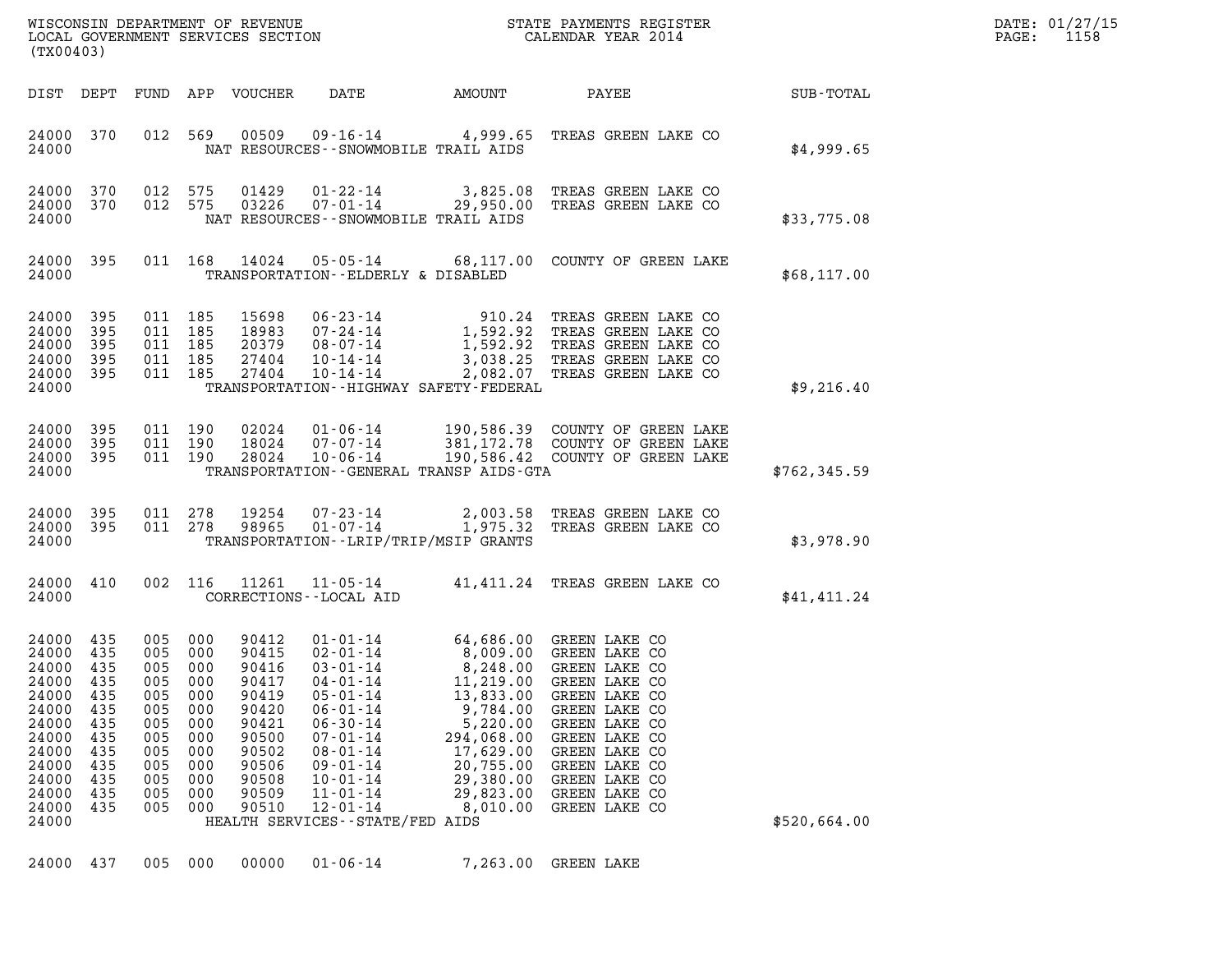(TX00403) DIST DEPT FUND APP VOUCHER DATE AMOUNT PAYEE SUB-TOTAL 24000 437 005 000 00000 01-30-14 65,036.86 GREEN LAKE CHILD SUPPORT 24000 437 005 000 00000 01-31-14 11,246.00 GREEN LAKE CO DHHS

| 24000 | 437 | 005     | 000     | 00000 |                                             | 01 - 30 - 14 = 1, 246.00 GREEN LAKE CO DHHS<br>02 - 31 - 14 = 1, 246.00 GREEN LAKE CO DHHS<br>02 - 28 - 14 = 6, 936.00 GREEN LAKE CO DHHS<br>02 - 28 - 14 = 6, 936.00 GREEN LAKE CO DHHS<br>03 - 05 - 14 = 52, 648.85 GREEN LAKE CO D |  |                       |              |  |
|-------|-----|---------|---------|-------|---------------------------------------------|---------------------------------------------------------------------------------------------------------------------------------------------------------------------------------------------------------------------------------------|--|-----------------------|--------------|--|
| 24000 | 437 | 005     | 000     | 00000 |                                             |                                                                                                                                                                                                                                       |  |                       |              |  |
| 24000 | 437 | 005     | 000     | 00000 |                                             |                                                                                                                                                                                                                                       |  |                       |              |  |
| 24000 | 437 | 005     | 000     | 00000 |                                             |                                                                                                                                                                                                                                       |  |                       |              |  |
| 24000 | 437 | 005     | 000     | 00000 |                                             |                                                                                                                                                                                                                                       |  |                       |              |  |
| 24000 | 437 | 005     | 000     | 00000 |                                             |                                                                                                                                                                                                                                       |  |                       |              |  |
| 24000 | 437 | 005     | 000     | 00000 |                                             |                                                                                                                                                                                                                                       |  |                       |              |  |
| 24000 | 437 | 005     | 000     | 00000 |                                             |                                                                                                                                                                                                                                       |  |                       |              |  |
| 24000 | 437 | 005     | 000     | 00000 |                                             |                                                                                                                                                                                                                                       |  |                       |              |  |
| 24000 | 437 | 005     | 000     | 00000 |                                             |                                                                                                                                                                                                                                       |  |                       |              |  |
| 24000 | 437 | 005     | 000     | 00000 |                                             |                                                                                                                                                                                                                                       |  |                       |              |  |
| 24000 | 437 | 005     | 000     | 00000 |                                             |                                                                                                                                                                                                                                       |  |                       |              |  |
| 24000 | 437 | 005     | 000     | 00000 |                                             |                                                                                                                                                                                                                                       |  |                       |              |  |
| 24000 | 437 | 005     | 000     | 00000 |                                             |                                                                                                                                                                                                                                       |  |                       |              |  |
| 24000 | 437 | 005     | 000     | 00000 |                                             |                                                                                                                                                                                                                                       |  |                       |              |  |
| 24000 | 437 | 005     | 000     | 00000 |                                             |                                                                                                                                                                                                                                       |  |                       |              |  |
| 24000 | 437 | 005     | 000     | 00000 |                                             |                                                                                                                                                                                                                                       |  |                       |              |  |
| 24000 | 437 | 005     | 000     | 00000 |                                             |                                                                                                                                                                                                                                       |  |                       |              |  |
| 24000 | 437 | 005     | 000     | 00000 |                                             |                                                                                                                                                                                                                                       |  |                       |              |  |
| 24000 | 437 | 005     | 000     | 00000 |                                             |                                                                                                                                                                                                                                       |  |                       |              |  |
| 24000 | 437 | 005     | 000     | 00000 |                                             |                                                                                                                                                                                                                                       |  |                       |              |  |
| 24000 | 437 | 005     | 000     | 00000 |                                             |                                                                                                                                                                                                                                       |  |                       |              |  |
| 24000 | 437 | 005     | 000     | 00000 |                                             |                                                                                                                                                                                                                                       |  |                       |              |  |
| 24000 | 437 | 005     | 000     | 00000 |                                             |                                                                                                                                                                                                                                       |  |                       |              |  |
| 24000 | 437 | 005     | 000     | 00000 |                                             |                                                                                                                                                                                                                                       |  |                       |              |  |
| 24000 | 437 | 005     | 000     | 00000 |                                             |                                                                                                                                                                                                                                       |  |                       |              |  |
| 24000 | 437 | 005     | 000     | 00000 |                                             |                                                                                                                                                                                                                                       |  |                       |              |  |
| 24000 | 437 | 005     | 000     | 00000 |                                             |                                                                                                                                                                                                                                       |  |                       |              |  |
| 24000 | 437 | 005     | 000     | 00000 |                                             |                                                                                                                                                                                                                                       |  |                       |              |  |
| 24000 | 437 | 005     | 000     | 00000 |                                             |                                                                                                                                                                                                                                       |  |                       |              |  |
| 24000 | 437 | 005     | 000     | 00000 |                                             |                                                                                                                                                                                                                                       |  |                       |              |  |
| 24000 |     |         |         |       |                                             | CHILDREN & FAMILIES - - STATE/FEDERAL AIDS                                                                                                                                                                                            |  |                       | \$753,387.23 |  |
|       |     |         |         |       |                                             |                                                                                                                                                                                                                                       |  |                       |              |  |
|       |     |         |         |       |                                             |                                                                                                                                                                                                                                       |  |                       |              |  |
| 24000 | 455 | 002 202 |         |       |                                             | $\begin{array}{cccc} 02081 & 03\cdot 14\cdot 14 & 2,021.15 & \text{TREAS GREFN LAKE CNTY} \\ 02617 & 04\cdot 18\cdot 14 & 1,233.79 & \text{TREAS GREFN LAKE CNTY} \end{array}$                                                        |  |                       |              |  |
| 24000 | 455 | 002 202 |         |       |                                             |                                                                                                                                                                                                                                       |  |                       |              |  |
| 24000 |     |         |         |       |                                             | JUSTICE - - LAW ENFORCEMENT TRAINING REIMB                                                                                                                                                                                            |  |                       | \$3,254.94   |  |
|       |     |         |         |       |                                             |                                                                                                                                                                                                                                       |  |                       |              |  |
| 24000 | 455 |         | 002 221 |       | 13 07-30-14                                 | 140.00                                                                                                                                                                                                                                |  | TREAS GREEN LAKE CNTY |              |  |
| 24000 |     |         |         |       | JUSTICE -- LAW ENFORCEMENT SERVICES AID     |                                                                                                                                                                                                                                       |  |                       | \$140.00     |  |
|       |     |         |         |       |                                             |                                                                                                                                                                                                                                       |  |                       |              |  |
|       |     |         |         |       |                                             |                                                                                                                                                                                                                                       |  |                       |              |  |
| 24000 | 455 | 002 225 |         | 03291 |                                             | 12-22-14 37,349.00 TREAS GREEN LAKE CNTY                                                                                                                                                                                              |  |                       |              |  |
| 24000 |     |         |         |       | JUSTICE - - LAW ENFORCEMENT - - DRUG CRIMES |                                                                                                                                                                                                                                       |  |                       | \$37,349.00  |  |
|       |     |         |         |       |                                             |                                                                                                                                                                                                                                       |  |                       |              |  |
|       |     |         |         |       |                                             |                                                                                                                                                                                                                                       |  |                       |              |  |
| 24000 | 455 | 002     | 231     | 01213 |                                             |                                                                                                                                                                                                                                       |  |                       |              |  |
| 24000 | 455 | 002     | 231     | 01427 |                                             |                                                                                                                                                                                                                                       |  |                       |              |  |
| 24000 | 455 | 002     | 231     | 02081 |                                             | 09-16-14 160.00 TREAS GREEN LAKE CNTY<br>02-19-14 5,440.00 TREAS GREEN LAKE CNTY<br>03-14-14 359.23 TREAS GREEN LAKE CNTY<br>04-18-14 1,015.98 TREAS GREEN LAKE CNTY                                                                  |  |                       |              |  |
| 24000 | 455 | 002 231 |         | 02617 |                                             |                                                                                                                                                                                                                                       |  |                       |              |  |
| 24000 |     |         |         |       | JUSTICE - - LAW ENFORCEMENT TRAINING        |                                                                                                                                                                                                                                       |  |                       | \$6,975.21   |  |
|       |     |         |         |       |                                             |                                                                                                                                                                                                                                       |  |                       |              |  |
| 24000 | 455 | 002     | 251     | 00667 | $08 - 22 - 14$                              | 2,852.00 TREAS GREEN LAKE CO                                                                                                                                                                                                          |  |                       |              |  |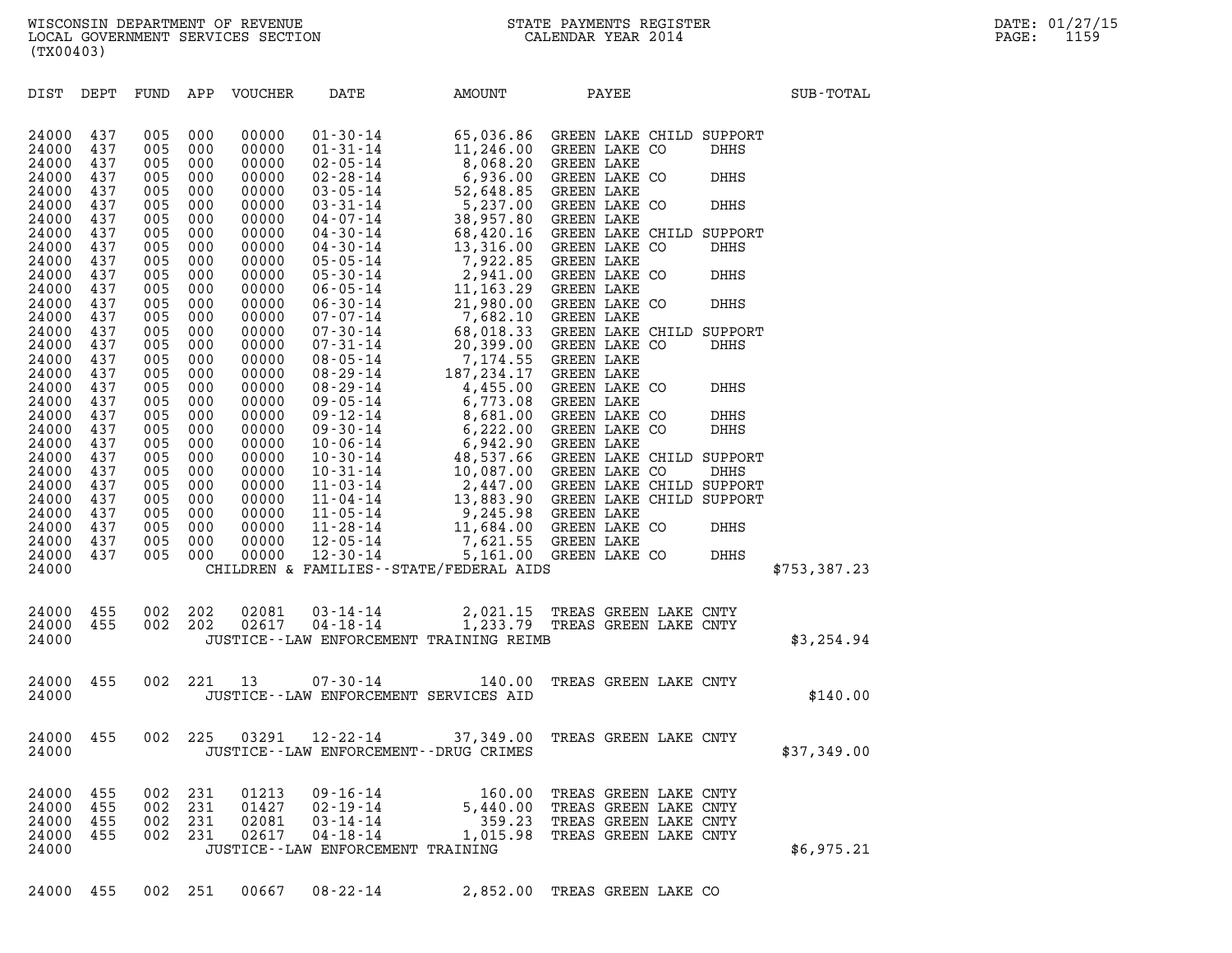| WISCONSIN DEPARTMENT OF REVENUE   | STATE PAYMENTS REGISTER | DATE: 01/27/15 |
|-----------------------------------|-------------------------|----------------|
| LOCAL GOVERNMENT SERVICES SECTION | CALENDAR YEAR 2014      | 1160<br>PAGE:  |

| (TX00403)                                              |                                 |                                                                |                                                    | WISCONSIN DEPARTMENT OF REVENUE<br>LOCAL GOVERNMENT SERVICES SECTION THE SERVICES OF CALENDAR YEAR 2014                                                                                                                                                                              |                                                                  |                                                                                                                                        |  | $\mathbb{E} \mathbb{R}^n$ | DATE: 01/27/15<br>PAGE: 1160 |
|--------------------------------------------------------|---------------------------------|----------------------------------------------------------------|----------------------------------------------------|--------------------------------------------------------------------------------------------------------------------------------------------------------------------------------------------------------------------------------------------------------------------------------------|------------------------------------------------------------------|----------------------------------------------------------------------------------------------------------------------------------------|--|---------------------------|------------------------------|
|                                                        |                                 |                                                                |                                                    | DIST DEPT FUND APP VOUCHER DATE AMOUNT PAYEE PAYER SUB-TOTAL                                                                                                                                                                                                                         |                                                                  |                                                                                                                                        |  |                           |                              |
|                                                        |                                 |                                                                |                                                    | $\begin{array}{cccccc} 24000& 455& 002& 251& 01252& 02\cdot 18\cdot 14& & & 7\,,079\,.00& \text{TREAS GREEN LAKE CO} \\ 24000& 455& 002& 251& 02824& 05\cdot 14\cdot 14& & & 4\,,503\,.00& \text{TREAS GREEN LAKE CO} \end{array}$<br>24000 JUSTICE - TRUANCY PROGRAM - GRANT FUNDS  |                                                                  |                                                                                                                                        |  | \$14,434.00               |                              |
| 24000 455<br>24000 455<br>24000                        |                                 |                                                                |                                                    | JUSTICE - - VICTIM/WITNESS ASSISTANCE SERV                                                                                                                                                                                                                                           |                                                                  |                                                                                                                                        |  | \$33,718.82               |                              |
|                                                        |                                 |                                                                |                                                    | 24000 455 002 542 02582 04-23-14 10,034.57 TREAS GREEN LAKE CO<br>24000 JUSTICE - VICTIM ASSISTANCE                                                                                                                                                                                  |                                                                  |                                                                                                                                        |  | \$10,034.57               |                              |
|                                                        |                                 |                                                                |                                                    | 24000 465 002 337 01549 07-09-14 4,572.00 TREAS GREEN LAKE CO<br>24000 MILITARY AFFAIRS-EMERGENCY MGMT PLANNING                                                                                                                                                                      |                                                                  |                                                                                                                                        |  | \$4,572.00                |                              |
|                                                        |                                 |                                                                |                                                    | $\begin{array}{cccccccc} 24000& 465& 002& 342& 00981& 01\text{-}15\text{-}14& & 10,874.56 & \text{TREAS GREEN LAKE CO}\\ 24000& 465& 002& 342& 01614& 07\text{-}11\text{-}14& & 8,276.10 & \text{TREAS GREEN LAKE CO} \end{array}$<br>24000 MILITARY AFFAIRS-EMERGENCY MGMT-FED FUND |                                                                  |                                                                                                                                        |  | \$19,150.66               |                              |
|                                                        |                                 |                                                                |                                                    | 24000 465 072 364 00928 01-10-14 4,343.00 TREAS GREEN LAKE CO<br>24000 MILITARY AFFAIRS-EMER MGMT-PLANNING AID                                                                                                                                                                       |                                                                  |                                                                                                                                        |  | \$4,343.00                |                              |
|                                                        |                                 |                                                                |                                                    | $\begin{tabular}{lllllll} 24000& 485& 002& 127& 05418& 05-08-14& & 850.00 & \text{TREAS GREEN LAKE CO}\\ 24000 & & \text{VETERANS AFFAIRS GRANTS} & & & & & \\ \end{tabular}$                                                                                                        |                                                                  |                                                                                                                                        |  | \$850.00                  |                              |
|                                                        |                                 |                                                                |                                                    | 24000 485 082 267 05418 05-08-14 3,825.00 TREAS GREEN LAKE CO<br>24000 VETERANS AFFAIRS - GRANTS TO COUNTIES                                                                                                                                                                         |                                                                  |                                                                                                                                        |  | \$3,825.00                |                              |
|                                                        |                                 |                                                                |                                                    | $24000$ $485$ $082$ $280$ $03407$ $01\mbox{-}30\mbox{-}14$ $2,316.27$ TREAS GREEN LAKE CO $24000$ $\,$ VETERANS AFFAIRS - GRANTS                                                                                                                                                     |                                                                  |                                                                                                                                        |  | \$2,316.27                |                              |
| 24000                                                  |                                 |                                                                |                                                    | 24000 485 083 370 05418 05-08-14 3,825.00 TREAS GREEN LAKE CO<br>VETERANS AFFAIRS -- GRANTS TO COUNTIES                                                                                                                                                                              |                                                                  |                                                                                                                                        |  | \$3,825.00                |                              |
| 24000<br>24000                                         | 505                             |                                                                |                                                    | 002 142 08157 05-05-14 500.00 TREAS GREEN LAKE CNTY<br>DOA--FEDERAL ENERGY GRANTS                                                                                                                                                                                                    |                                                                  |                                                                                                                                        |  | \$500.00                  |                              |
| 24000<br>24000<br>24000<br>24000<br>24000<br>24000 505 | 505<br>505<br>505<br>505<br>505 | 002 155<br>002 155<br>002 155<br>002 155<br>002 155<br>002 155 | 60072<br>60152<br>60198<br>60359<br>60359<br>60366 | $08 - 25 - 14$<br>$09 - 23 - 14$<br>$11 - 25 - 14$<br>$12 - 23 - 14$<br>$12 - 23 - 14$<br>$01 - 07 - 14$                                                                                                                                                                             | 1,011.00<br>888.00<br>2,262.00<br>3,344.00<br>827.00<br>2,328.00 | TREAS GREEN LAKE CO<br>TREAS GREEN LAKE CO<br>TREAS GREEN LAKE CO<br>TREAS GREEN LAKE CO<br>TREAS GREEN LAKE CO<br>TREAS GREEN LAKE CO |  |                           |                              |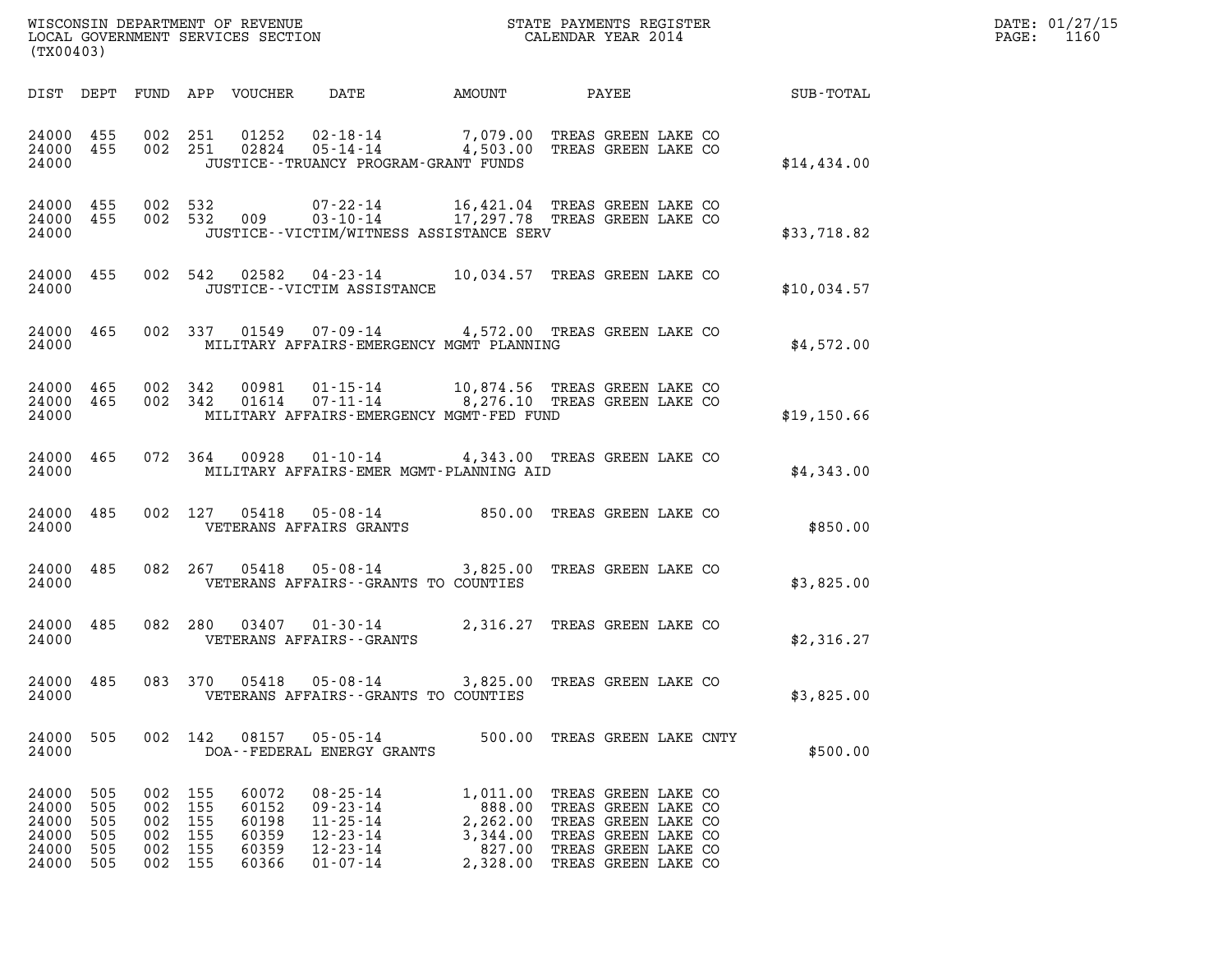| (TX00403)                                                                                                                                             |                                                                                                              |                                                                                                              |                                                                                                              |                                                                                                                                              |                                                                |                                                                                  |                                |                |
|-------------------------------------------------------------------------------------------------------------------------------------------------------|--------------------------------------------------------------------------------------------------------------|--------------------------------------------------------------------------------------------------------------|--------------------------------------------------------------------------------------------------------------|----------------------------------------------------------------------------------------------------------------------------------------------|----------------------------------------------------------------|----------------------------------------------------------------------------------|--------------------------------|----------------|
| DIST                                                                                                                                                  | DEPT                                                                                                         | FUND                                                                                                         | APP                                                                                                          | VOUCHER                                                                                                                                      | DATE                                                           | AMOUNT                                                                           | PAYEE                          | SUB-TOTAL      |
| 24000<br>24000<br>24000<br>24000<br>24000<br>24000<br>24000<br>24000<br>24000<br>24000<br>24000<br>24000<br>24000<br>24000                            | 505<br>505<br>505<br>505<br>505<br>505<br>505<br>505<br>505<br>505<br>505<br>505<br>505                      | 002<br>002<br>002<br>002<br>002<br>002<br>002<br>002<br>002<br>002<br>002<br>002<br>002                      | 155<br>155<br>155<br>155<br>155<br>155<br>155<br>155<br>155<br>155<br>155<br>155<br>155                      | 60366<br>60432<br>60432<br>60506<br>60506<br>60570<br>60570<br>60570<br>60649<br>60649<br>60649<br>60752<br>60792                            | 05-07-14<br>05-07-14<br>06-24-14<br>07-08-14                   | DOA-HOUSING ASSISTANCE-FEDERAL FUNDS                                             |                                | \$29,869.00    |
| 24000<br>24000<br>24000<br>24000<br>24000<br>24000<br>24000<br>24000<br>24000<br>24000<br>24000<br>24000<br>24000<br>24000<br>24000<br>24000<br>24000 | 505<br>505<br>505<br>505<br>505<br>505<br>505<br>505<br>505<br>505<br>505<br>505<br>505<br>505<br>505<br>505 | 035<br>035<br>035<br>035<br>035<br>035<br>035<br>035<br>035<br>035<br>035<br>035<br>035<br>035<br>035<br>035 | 371<br>371<br>371<br>371<br>371<br>371<br>371<br>371<br>371<br>371<br>371<br>371<br>371<br>371<br>371<br>371 | 60359<br>60359<br>60359<br>60366<br>60366<br>60366<br>60432<br>60432<br>60432<br>60506<br>60506<br>60506<br>60570<br>60570<br>60649<br>60649 | DOA--PUBLIC BENEFITS FUND                                      |                                                                                  |                                | \$15,505.00    |
| 24000<br>24000<br>24000                                                                                                                               | 505<br>505                                                                                                   | 089<br>089                                                                                                   | 166<br>166                                                                                                   | 00159<br>05107                                                                                                                               | $08 - 11 - 14$<br>$01 - 28 - 14$<br>DOA--LAND INFORMATION FUND | 1,000.00 TREAS GREEN LAKE CO                                                     | 32,897.00 TREAS GREEN LAKE CO  | \$33,897.00    |
| 24000<br>24000<br>24000                                                                                                                               | 835<br>835                                                                                                   | 002<br>002                                                                                                   | 105<br>105                                                                                                   | 43572<br>80675                                                                                                                               | REVENUE - - STATE SHARED REVENUES                              | 07-28-14 16,351.41 TREAS GREEN LAKE CO<br>11-17-14 92,031.00 TREAS GREEN LAKE CO |                                | \$108,382.41   |
| 24000<br>24000                                                                                                                                        | 835                                                                                                          | 002                                                                                                          | 109                                                                                                          | 01024                                                                                                                                        | 07-28-14<br>REVENUE--EXEMPT COMPUTER AID                       |                                                                                  | 14,899.00 TREAS GREEN LAKE CO  | \$14,899.00    |
| 24000<br>24000<br>24000                                                                                                                               | 835<br>835                                                                                                   | 002<br>002                                                                                                   | 302<br>302                                                                                                   | 10035<br>11035                                                                                                                               | $07 - 28 - 14$<br>$07 - 28 - 14$                               | 3,101,799.87 TREAS GREEN LAKE CO<br>REVENUE-FIRST DOLLAR/SCHOOL LEVY CREDITS     | 656,677.99 TREAS GREEN LAKE CO | \$3,758,477.86 |

24000 835 021 363 37316 03-24-14 621,254.24 TREAS GREEN LAKE CO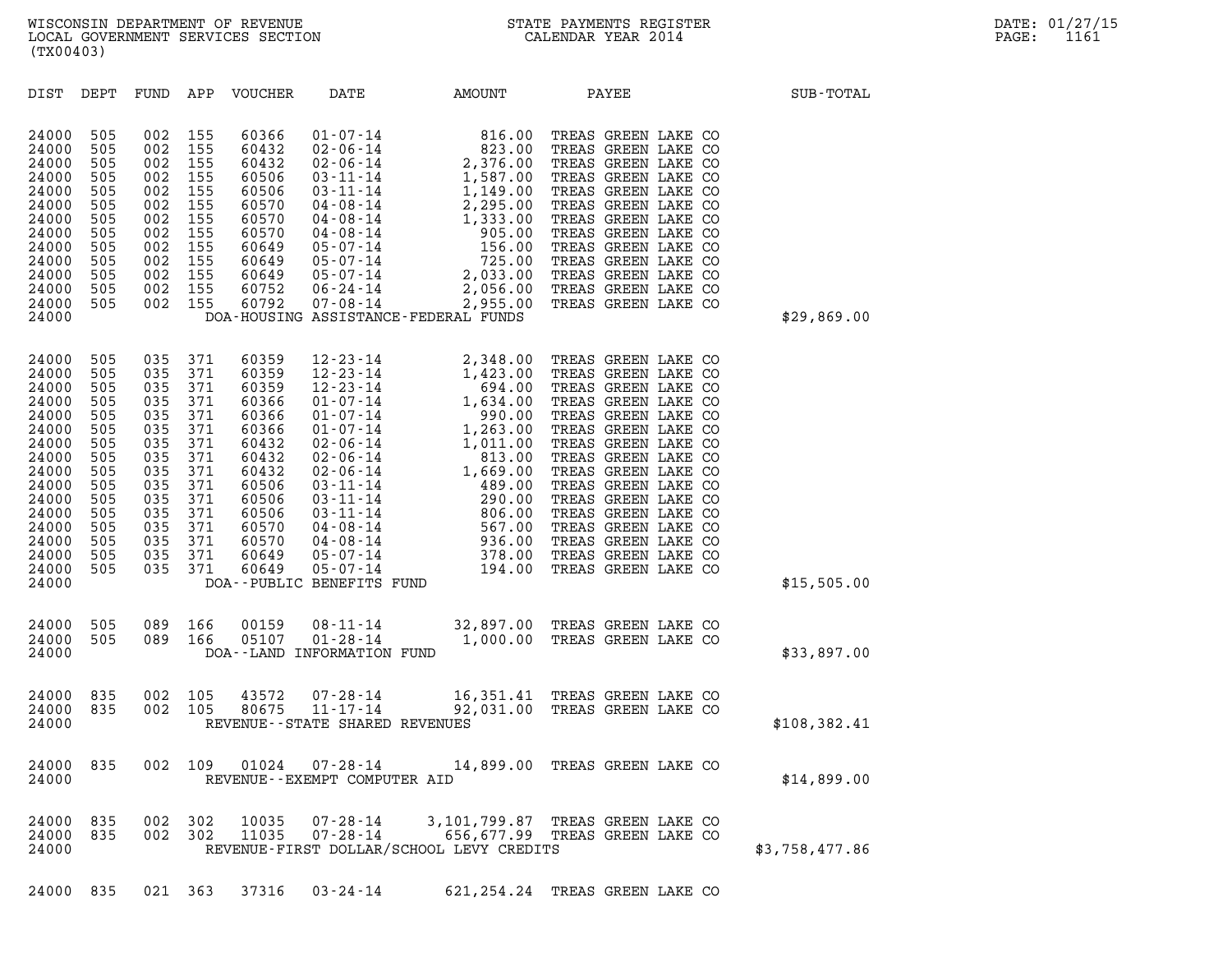| (TX00403) |                               |      |     | WISCONSIN DEPARTMENT OF REVENUE<br>LOCAL GOVERNMENT SERVICES SECTION |                           | STATE PAYMENTS REGISTER<br>CALENDAR YEAR 2014 |       | $\mathtt{PAGE}$ : | DATE: 01/27/15<br>1162 |  |
|-----------|-------------------------------|------|-----|----------------------------------------------------------------------|---------------------------|-----------------------------------------------|-------|-------------------|------------------------|--|
| DIST      | DEPT                          | FUND | APP | VOUCHER                                                              | DATE                      | AMOUNT                                        | PAYEE | SUB-TOTAL         |                        |  |
| 24000     |                               |      |     |                                                                      | REVENUE--LOTTERY CREDIT - |                                               |       | \$621, 254.24     |                        |  |
| 24000     | DISTRICT TOTAL APPROPRIATIONS |      |     |                                                                      |                           |                                               |       | \$7,225,073.01    |                        |  |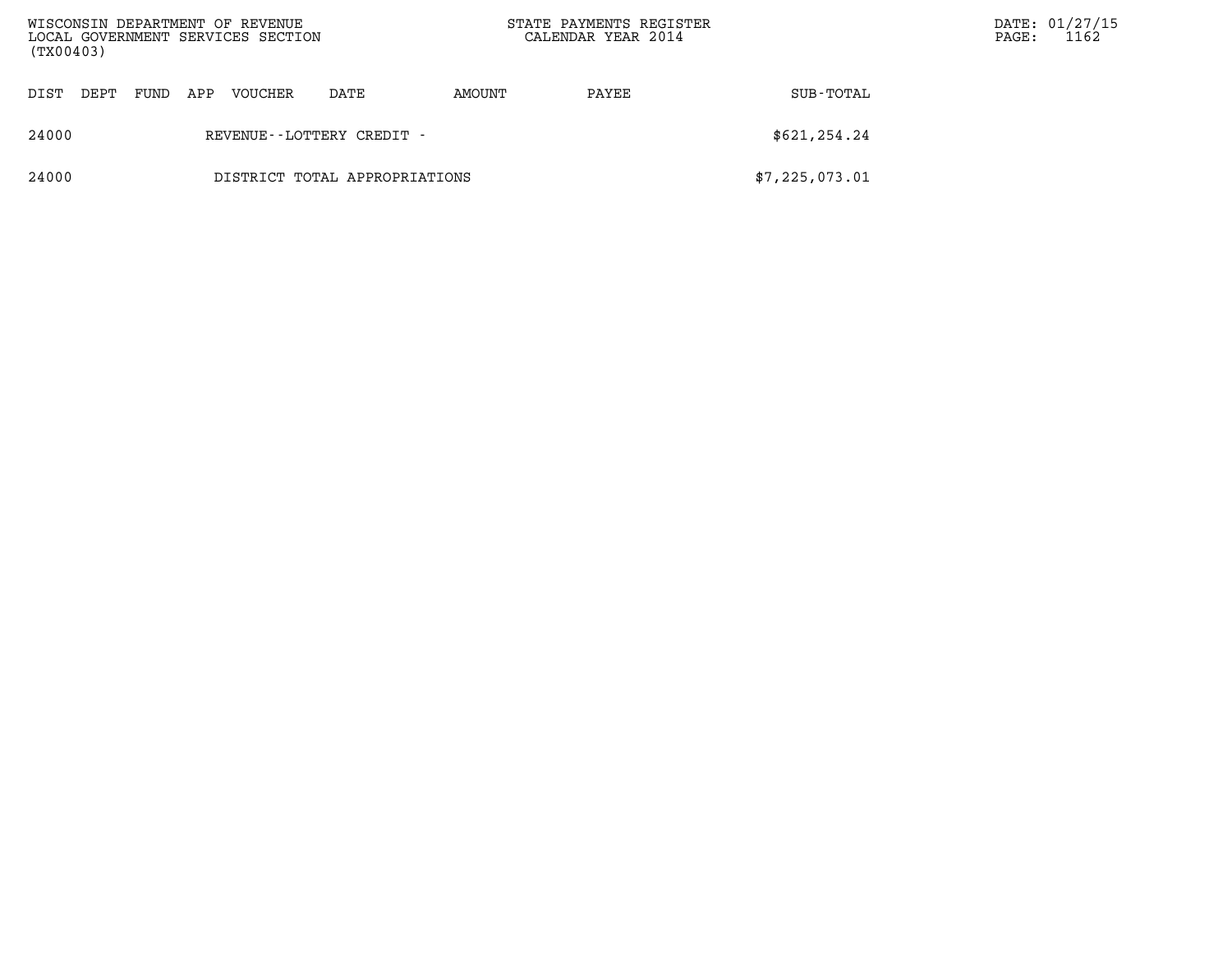| (TX00403)                                 |                          |                          |                          | WISCONSIN DEPARTMENT OF REVENUE<br>LOCAL GOVERNMENT SERVICES SECTION |                                              |                                                           | STATE PAYMENTS REGISTER<br>CALENDAR YEAR 2014                                                      |             | DATE: 01/27/15<br>PAGE:<br>1163 |
|-------------------------------------------|--------------------------|--------------------------|--------------------------|----------------------------------------------------------------------|----------------------------------------------|-----------------------------------------------------------|----------------------------------------------------------------------------------------------------|-------------|---------------------------------|
|                                           | DIST DEPT                | FUND                     |                          | APP VOUCHER                                                          | DATE                                         | AMOUNT                                                    | PAYEE                                                                                              | SUB-TOTAL   |                                 |
| 24002<br>24002                            | 165                      | 002                      | 225                      |                                                                      |                                              | SAFETY/PROF SERV--FIRE INSURANCE DUES                     | 00636  06-30-14  3,953.30  TREAS TN BERLIN                                                         | \$3,953.30  |                                 |
| 24002<br>24002<br>24002                   | 370<br>370               | 012<br>012               | 579<br>579               | 19355<br>19355                                                       | 04-16-14<br>04-16-14                         | 55.09<br>13.86<br>NAT RESOURCES - AIDS IN LIEU OF TAXES   | TREAS TN BERLIN<br>TREAS TN BERLIN                                                                 | \$68.95     |                                 |
| 24002<br>24002<br>24002<br>24002<br>24002 | 395<br>395<br>395<br>395 | 011<br>011<br>011<br>011 | 191<br>191<br>191<br>191 | 04634<br>10634<br>20634<br>30634                                     | 01-06-14<br>04-07-14<br>07-07-14<br>10-06-14 | 16,965.94<br>TRANSPORTATION - - GENERAL TRANSP AIDS - GTA | 16,965.94 TOWN OF BERLIN<br>TOWN OF BERLIN<br>16,965.94 TOWN OF BERLIN<br>16,965.97 TOWN OF BERLIN | \$67,863.79 |                                 |
| 24002<br>24002                            | 435                      | 005                      | 162                      | 01HSD                                                                |                                              | HS--AMBULANCE FUNDING ASSISTANCE GRANTS                   | 09-08-14 5,339.14 TREAS CITY BERLIN                                                                | \$5,339.14  |                                 |
| 24002<br>24002<br>24002                   | 835<br>835               | 002<br>002               | 105<br>105               | 43556<br>80659                                                       | 07-28-14<br>REVENUE--STATE SHARED REVENUES   |                                                           | 2,100.82 TREAS TN BERLIN<br>11-17-14 11,904.65 TREAS TN BERLIN                                     | \$14,005.47 |                                 |

24002 DISTRICT TOTAL APPROPRIATIONS \$91,230.65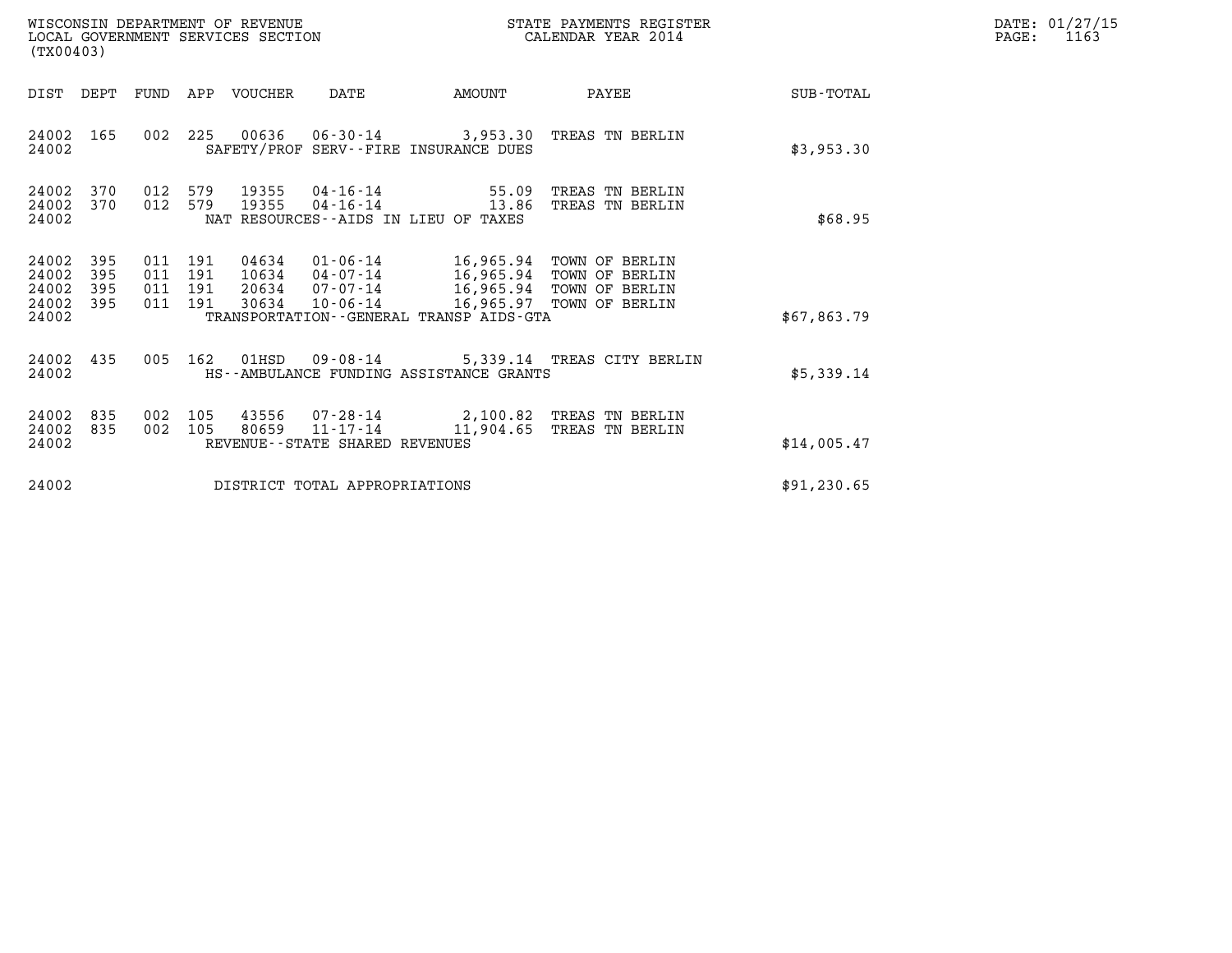| (TX00403)                                    |           |                               |         |                |                                                     |                                             | %WISCONSIN DEPARTMENT OF REVENUE $$\tt STATE$ PAYMENTS REGISTER LOCAL GOVERNMENT SERVICES SECTION $$\tt CALENDAR$ YEAR 2014                                                              |              | DATE: 01/27/15<br>$\mathtt{PAGE:}$<br>1164 |
|----------------------------------------------|-----------|-------------------------------|---------|----------------|-----------------------------------------------------|---------------------------------------------|------------------------------------------------------------------------------------------------------------------------------------------------------------------------------------------|--------------|--------------------------------------------|
|                                              |           |                               |         |                |                                                     |                                             |                                                                                                                                                                                          |              |                                            |
| 24004                                        | 24004 165 |                               |         |                |                                                     | SAFETY/PROF SERV--FIRE INSURANCE DUES       | 002 225 00637 06-30-14 11,248.94 TREAS TN BROOKLYN                                                                                                                                       | \$11, 248.94 |                                            |
| 24004                                        |           |                               |         |                |                                                     | NAT RESOURCES-SEVERANCE/YIELD/WITHDRAWAL    | 24004 370 000 001 03DNR 11-04-14 465.06 TREAS TOWN BROOKLYN                                                                                                                              | \$465.06     |                                            |
| 24004 370                                    | 24004 370 | 002 503<br>002 503            |         |                |                                                     | 24004 NAT RESOURCES--AIDS IN LIEU OF TAXES  | 16743  02-05-14  5,583.49  TREAS TN BROOKLYN<br>16743  02-05-14  57.97  TREAS TN BROOKLYN<br>TOWN SHARE 601.48                                                                           | \$5,641.46   |                                            |
|                                              |           |                               |         |                |                                                     |                                             | 24004 370 012 571 37600 06-16-14 46.40 TREAS TN BROOKLYN                                                                                                                                 |              |                                            |
|                                              |           | 24004                         |         |                |                                                     | NAT RESOURCES - - FOREST CROP/MFL/CO FOREST |                                                                                                                                                                                          | \$46.40      |                                            |
|                                              |           | 24004                         |         |                |                                                     | NAT RESOURCES--AIDS IN LIEU OF TAXES        | 24004 370 012 579 19356 04-16-14 11.44 TREAS TN BROOKLYN                                                                                                                                 | \$11.44      |                                            |
|                                              |           |                               |         |                | 24004 NAT RESOURCES--RU RECYCLING GRANT             |                                             | 24004 370 074 670 41582 05-23-14 2,580.62 TREAS TN BROOKLYN                                                                                                                              | \$2,580.62   |                                            |
| 24004 395<br>24004 395<br>24004 395<br>24004 | 24004 395 | 011 191<br>011 191<br>011 191 | 011 191 |                |                                                     | TRANSPORTATION--GENERAL TRANSP AIDS-GTA     | 04635  01-06-14  24,737.14 TOWN OF BROOKLYN<br>10635  04-07-14  24,737.14 TOWN OF BROOKLYN<br>20635  07-07-14  24,737.14 TOWN OF BROOKLYN<br>30635  10-06-14  24,737.16 TOWN OF BROOKLYN | \$98,948.58  |                                            |
| 24004 835<br>24004                           | 24004 835 | 002 105<br>002 105            |         | 43557<br>80660 | REVENUE--STATE SHARED REVENUES                      |                                             | 07-28-14 3,985.96 TREAS TN BROOKLYN<br>11-17-14 22,593.46 TREAS TN BROOKLYN                                                                                                              | \$26,579.42  |                                            |
| 24004                                        |           |                               |         |                | REVENUE - - EXEMPT COMPUTER AID                     |                                             | 24004 835 002 109 02578 07-28-14 112.00 TREAS TN BROOKLYN                                                                                                                                | \$112.00     |                                            |
| 24004 835<br>24004                           |           |                               |         |                | 021 363 36117 03-24-14<br>REVENUE--LOTTERY CREDIT - |                                             | 1,821.22 TREAS TN BROOKLYN                                                                                                                                                               | \$1,821.22   |                                            |
| 24004                                        |           |                               |         |                | DISTRICT TOTAL APPROPRIATIONS                       |                                             |                                                                                                                                                                                          | \$147,455.14 |                                            |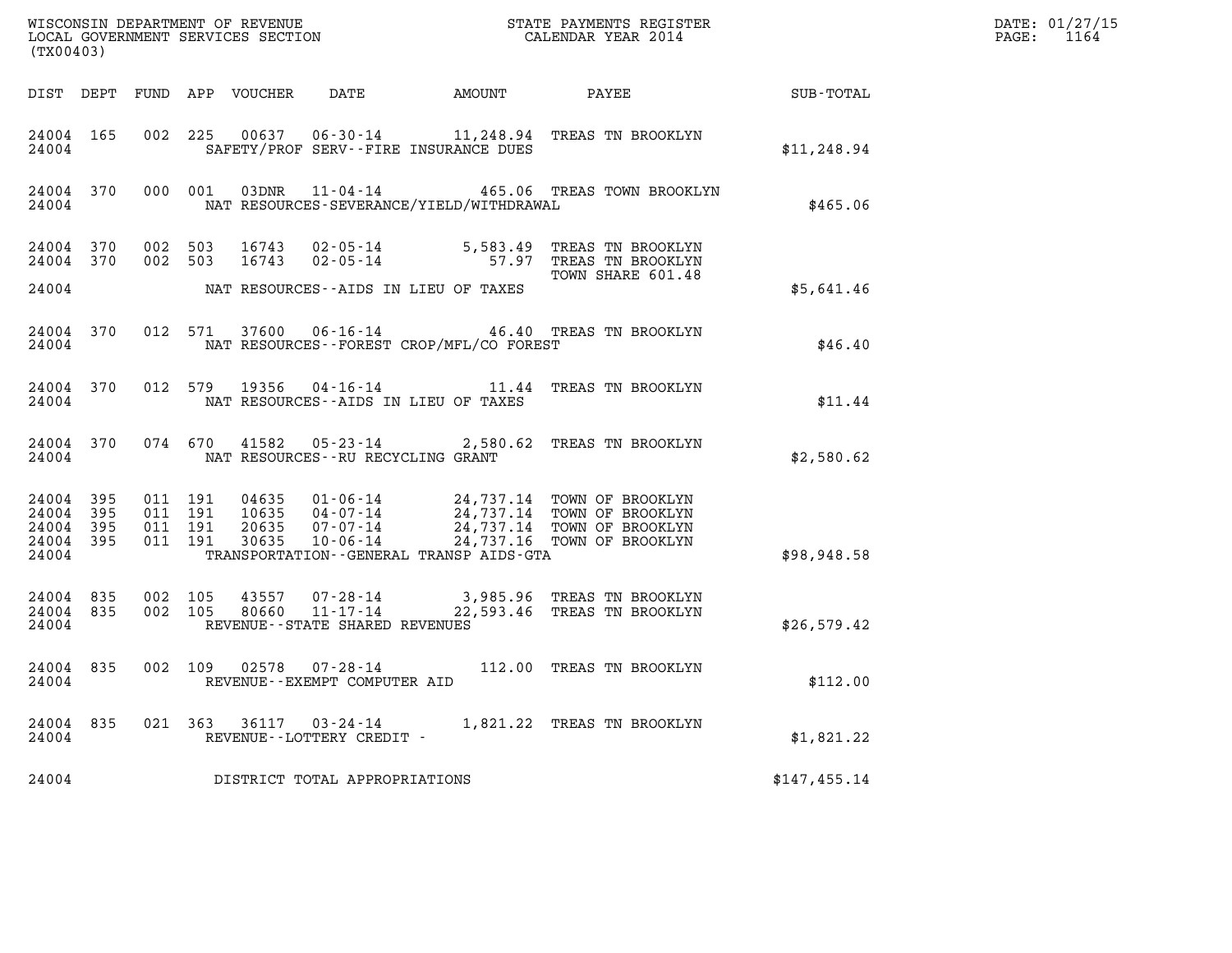| DATE: | 01/27/15 |
|-------|----------|
| PAGE: | 1165     |

| (TX00403)                                    |                  |                                                    |  |                                   |                                          |                                                                                                                                                                                          |               | DATE: 01/27/15<br>$\mathtt{PAGE:}$<br>1165 |
|----------------------------------------------|------------------|----------------------------------------------------|--|-----------------------------------|------------------------------------------|------------------------------------------------------------------------------------------------------------------------------------------------------------------------------------------|---------------|--------------------------------------------|
|                                              |                  |                                                    |  |                                   |                                          | DIST DEPT FUND APP VOUCHER DATE AMOUNT PAYEE PATE SUB-TOTAL                                                                                                                              |               |                                            |
| 24006                                        | 24006 165        |                                                    |  |                                   | SAFETY/PROF SERV--FIRE INSURANCE DUES    | 002 225 00638 06-30-14 9,703.56 TREAS TN GREEN LAKE                                                                                                                                      | \$9,703.56    |                                            |
| 24006                                        |                  |                                                    |  |                                   | NAT RESOURCES--AIDS IN LIEU OF TAXES     | 24006 370 002 503 16744 02-05-14 1,927.79 TREAS TN GREEN LAKE<br>TOWN SHARE 73.53                                                                                                        | \$1,927.79    |                                            |
| 24006                                        |                  |                                                    |  |                                   | NAT RESOURCES--FOREST CROP/MFL/CO FOREST | 24006 370 012 571 37601 06-16-14 4.00 TREAS TN GREEN LAKE                                                                                                                                | \$4.00        |                                            |
| 24006 370<br>24006 370<br>24006 370<br>24006 | 24006 370        | 012 579<br>012 579<br>012 579<br>012 579           |  |                                   | NAT RESOURCES--AIDS IN LIEU OF TAXES     |                                                                                                                                                                                          | \$101.97      |                                            |
| 24006 370<br>24006                           |                  |                                                    |  | NAT RESOURCES--RU RECYCLING GRANT |                                          | 074 670 41583 05-23-14 995.17 TREAS TN GREEN LAKE                                                                                                                                        | \$995.17      |                                            |
| 24006 395<br>24006<br>24006                  | 395<br>24006 395 | 011 191<br>011 191<br>24006 395 011 191<br>011 191 |  |                                   | TRANSPORTATION--GENERAL TRANSP AIDS-GTA  | 04636 01-06-14 27,854.42 TOWN OF GREEN LAKE<br>10636 04-07-14 27,854.42 TOWN OF GREEN LAKE<br>20636 07-07-14 27,854.42 TOWN OF GREEN LAKE<br>30636 10-06-14 27,854.45 TOWN OF GREEN LAKE | \$111, 417.71 |                                            |
| 24006 2400                                   |                  |                                                    |  |                                   | TRANSPORTATION - - LRIP/TRIP/MSIP GRANTS | 24006 395 011 278 30275 11-05-14 11,746.00 TREAS TN GREEN LAKE                                                                                                                           | \$11,746.00   |                                            |
| 24006                                        | 24006 835        | 24006 835 002 105<br>002 105                       |  | REVENUE - - STATE SHARED REVENUES |                                          | $\begin{array}{cccc} 43558 & 07\text{-}28\text{-}14 & 4,070.34 & \text{TREAS TN GREEN LAKE} \\ 80661 & 11\text{-}17\text{-}14 & 23,224.28 & \text{TREAS TN GREEN LAKE} \end{array}$      | \$27,294.62   |                                            |
| 24006                                        | 24006 835        |                                                    |  | REVENUE--EXEMPT COMPUTER AID      |                                          | 002 109 02579 07-28-14 5.00 TREAS TN GREEN LAKE                                                                                                                                          | \$5.00        |                                            |
| 24006                                        |                  |                                                    |  | DISTRICT TOTAL APPROPRIATIONS     |                                          |                                                                                                                                                                                          | \$163, 195.82 |                                            |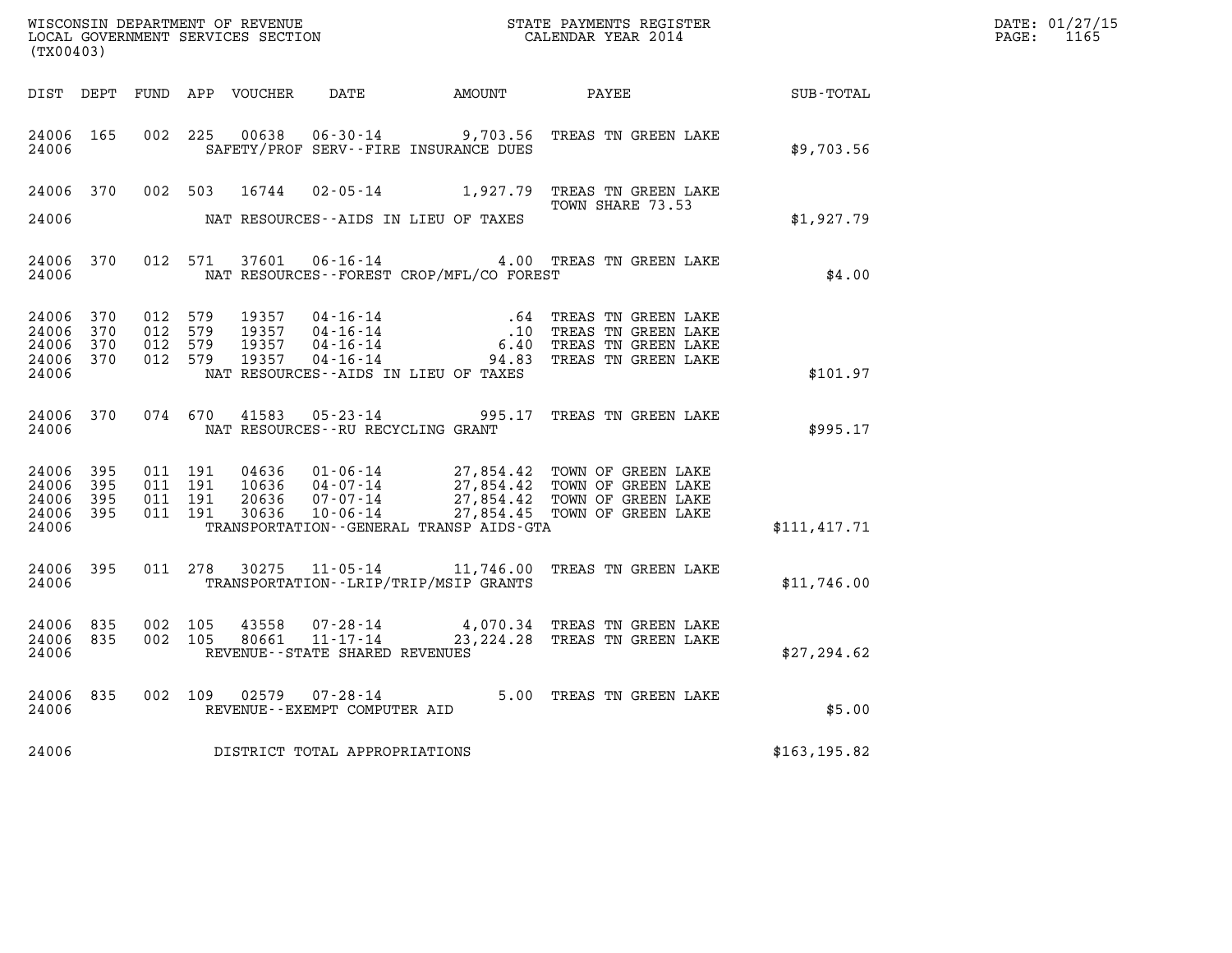| WISCONSIN DEPARTMENT OF REVENUE<br>LOCAL GOVERNMENT SERVICES SECTION<br>(TX00403) |                            |                                          |         |                            |                                                           |                                                                 | STATE PAYMENTS REGISTER<br>CALENDAR YEAR 2014                                                                    |              | DATE: 01/27/15<br>$\mathtt{PAGE:}$<br>1166 |
|-----------------------------------------------------------------------------------|----------------------------|------------------------------------------|---------|----------------------------|-----------------------------------------------------------|-----------------------------------------------------------------|------------------------------------------------------------------------------------------------------------------|--------------|--------------------------------------------|
|                                                                                   |                            |                                          |         | DIST DEPT FUND APP VOUCHER | DATE                                                      | AMOUNT PAYEE                                                    |                                                                                                                  | SUB-TOTAL    |                                            |
| 24008 165<br>24008                                                                |                            | 002 225                                  |         | 00639                      | $06 - 30 - 14$                                            | SAFETY/PROF SERV--FIRE INSURANCE DUES                           | 1,832.90 TREAS TN KINGSTON                                                                                       | \$1,832.90   |                                            |
| 24008 370<br>24008                                                                |                            |                                          | 000 001 | 01DNR                      |                                                           | NAT RESOURCES-SEVERANCE/YIELD/WITHDRAWAL                        | 06-19-14 17,964.11 TREAS TOWN KINGSTON                                                                           | \$17,964.11  |                                            |
| 24008 370<br>24008                                                                |                            | 002 503                                  |         | 16745                      |                                                           | $02 - 05 - 14$ 446.56<br>NAT RESOURCES -- AIDS IN LIEU OF TAXES | TREAS TN KINGSTON<br>TOWN SHARE 56.90                                                                            | \$446.56     |                                            |
| 24008 370<br>24008                                                                |                            | 012 571                                  |         | 37602                      | $06 - 16 - 14$                                            | NAT RESOURCES--FOREST CROP/MFL/CO FOREST                        | 68.71 TREAS TN KINGSTON                                                                                          | \$68.71      |                                            |
| 24008 370<br>24008 370<br>24008                                                   |                            | 012 579<br>012 579                       |         | 19358<br>19358             | 04-16-14                                                  | NAT RESOURCES -- AIDS IN LIEU OF TAXES                          | 720.74 TREAS TN KINGSTON<br>04-16-14 1,824.76 TREAS TN KINGSTON                                                  | \$2,545.50   |                                            |
| 24008 370<br>24008                                                                |                            | 074 670                                  |         | 41584                      | NAT RESOURCES--RU RECYCLING GRANT                         |                                                                 | 05-23-14 2,898.34 TREAS TN KINGSTON                                                                              | \$2,898.34   |                                            |
| 24008<br>24008<br>24008<br>24008<br>24008                                         | 395<br>395<br>395<br>- 395 | 011 191<br>011 191<br>011 191<br>011 191 |         | 10637<br>20637<br>30637    | $04 - 07 - 14$<br>07-07-14<br>10-06-14                    | TRANSPORTATION - - GENERAL TRANSP AIDS - GTA                    | 9,335.97 TOWN OF KINGSTON<br>9,335.97 TOWN OF KINGSTON<br>9,335.97 TOWN OF KINGSTON<br>9,335.97 TOWN OF KINGSTON | \$37,343.88  |                                            |
| 24008<br>24008<br>24008                                                           | 835<br>835                 | 002 105<br>002 105                       |         | 43559<br>80662             | 07-28-14<br>11-17-14<br>REVENUE - - STATE SHARED REVENUES |                                                                 | 6,138.84 TREAS TN KINGSTON<br>34,781.05 TREAS TN KINGSTON                                                        | \$40,919.89  |                                            |
| 24008 835<br>24008                                                                |                            | 002 109                                  |         | 02580                      | $07 - 28 - 14$<br>REVENUE--EXEMPT COMPUTER AID            |                                                                 | 28.00 TREAS TN KINGSTON                                                                                          | \$28.00      |                                            |
| 24008                                                                             |                            |                                          |         |                            | DISTRICT TOTAL APPROPRIATIONS                             |                                                                 |                                                                                                                  | \$104,047.89 |                                            |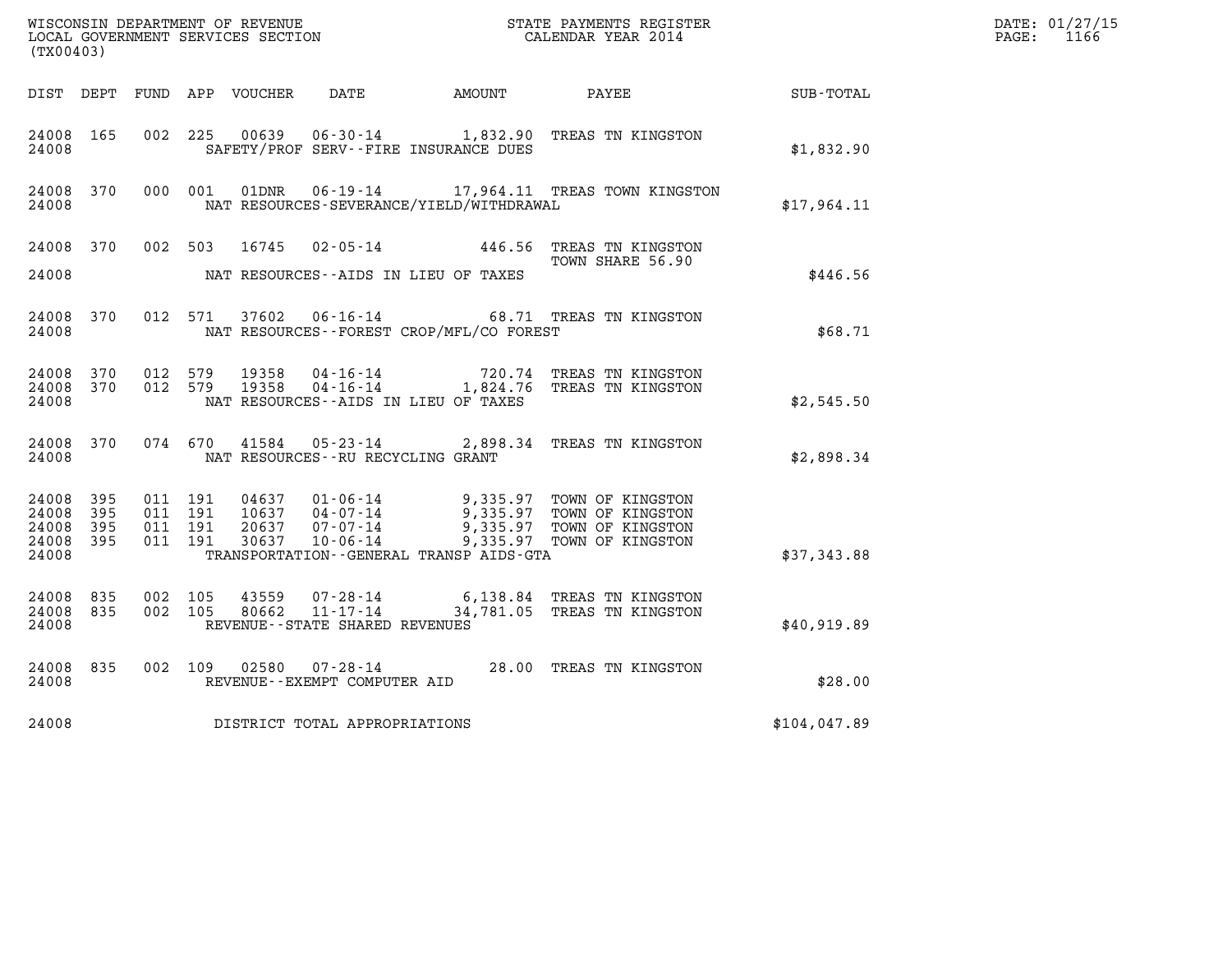| WISCONSIN DEPARTMENT OF REVENUE<br>LOCAL GOVERNMENT SERVICES SECTION<br>. | STATE PAYMENTS REGISTER<br>CALENDAR YEAR 2014 | DATE: 01/27/15<br>PAGE: |
|---------------------------------------------------------------------------|-----------------------------------------------|-------------------------|

| WISCONSIN DEPARTMENT OF REVENUE<br>LOCAL GOVERNMENT SERVICES SECTION<br>(TX00403)                 | STATE PAYMENTS REGISTER<br>CALENDAR YEAR 2014                                                                                                                       |                |                                                                                                            |                  |
|---------------------------------------------------------------------------------------------------|---------------------------------------------------------------------------------------------------------------------------------------------------------------------|----------------|------------------------------------------------------------------------------------------------------------|------------------|
| DIST<br>DEPT<br>FUND                                                                              | APP<br>VOUCHER<br>DATE                                                                                                                                              | AMOUNT         | PAYEE                                                                                                      | <b>SUB-TOTAL</b> |
| 165<br>002<br>24010<br>24010                                                                      | 225<br>00640  06-30-14  1,886.80 TREAS TN MACKFORD<br>SAFETY/PROF SERV--FIRE INSURANCE DUES                                                                         |                |                                                                                                            | \$1,886.80       |
| 370<br>012<br>24010<br>370<br>24010<br>012<br>24010                                               | $04 - 16 - 14$<br>579<br>19359<br>579<br>19359<br>$04 - 16 - 14$<br>NAT RESOURCES - AIDS IN LIEU OF TAXES                                                           | 67.32<br>25.50 | TREAS TN MACKFORD<br>TREAS TN MACKFORD                                                                     | \$92.82          |
| 24010<br>370<br>074<br>24010                                                                      | 670<br>41585<br>05-23-14 746.37<br>NAT RESOURCES - - RU RECYCLING GRANT                                                                                             |                | TREAS TN MACKFORD                                                                                          | \$746.37         |
| 24010<br>395<br>011<br>395<br>24010<br>011<br>24010<br>395<br>011<br>395<br>24010<br>011<br>24010 | 04638<br>$01 - 06 - 14$<br>191<br>191<br>10638<br>04-07-14<br>20638<br>$07 - 07 - 14$<br>191<br>30638<br>191<br>10-06-14<br>TRANSPORTATION--GENERAL TRANSP AIDS-GTA | 17,888.65      | 17,888.65 TOWN OF MACKFORD<br>17,888.65 TOWN OF MACKFORD<br>17,888.65 TOWN OF MACKFORD<br>TOWN OF MACKFORD | \$71,554.60      |
| 835<br>002<br>24010<br>24010<br>835<br>002<br>24010                                               | 43560<br>105<br>105<br>$11 - 17 - 14$<br>80663<br>REVENUE - - STATE SHARED REVENUES                                                                                 | 14,871.20      | 07-28-14 2,621.94 TREAS TN MACKFORD<br>TREAS TN MACKFORD                                                   | \$17,493.14      |
| 24010<br>835<br>002<br>24010                                                                      | 109<br>02581<br>$07 - 28 - 14$<br>REVENUE--EXEMPT COMPUTER AID                                                                                                      | 51.00          | TREAS TN MACKFORD                                                                                          | \$51.00          |
| 24010                                                                                             | DISTRICT TOTAL APPROPRIATIONS                                                                                                                                       |                |                                                                                                            | \$91,824.73      |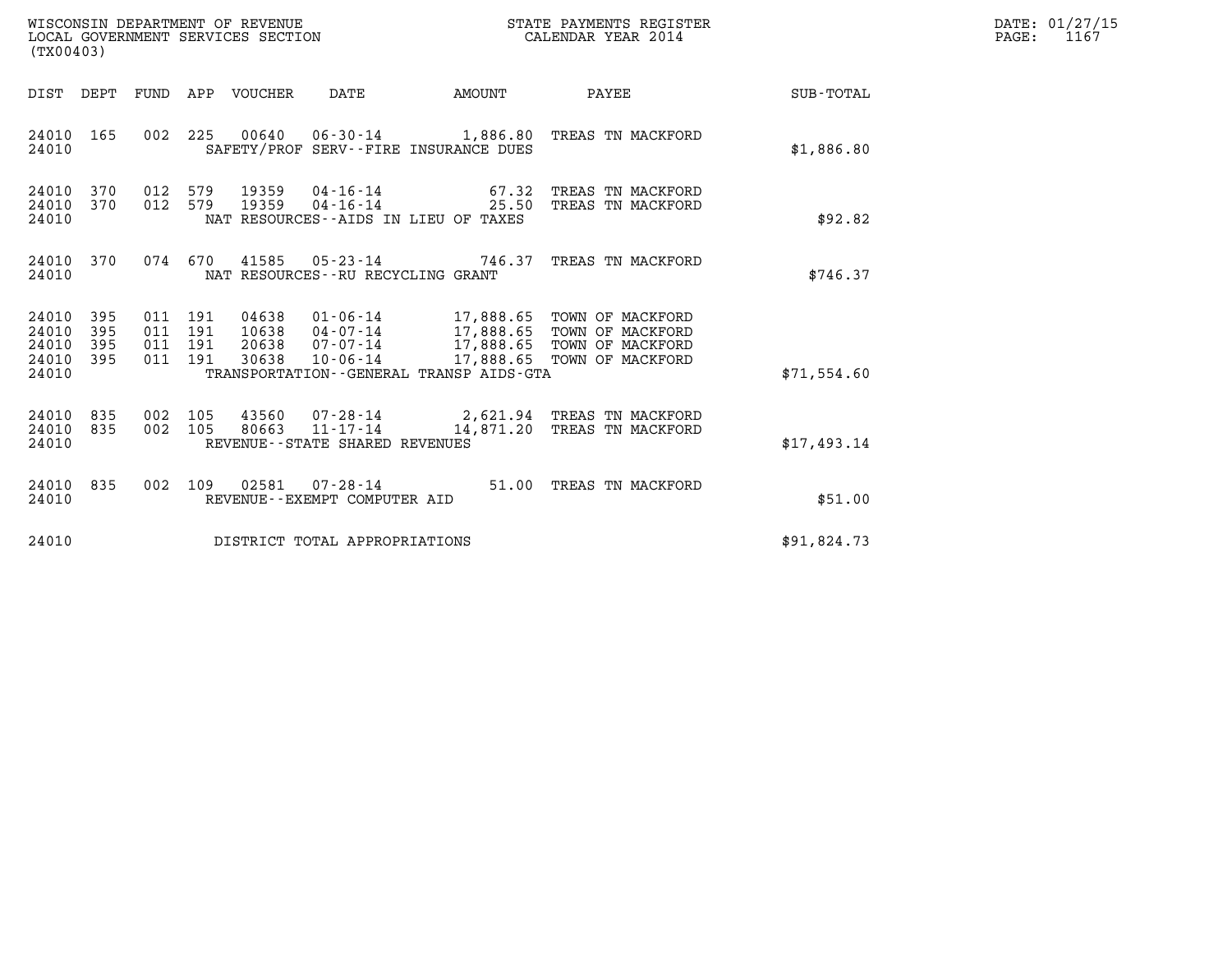| WISCONSIN DEPARTMENT OF REVENUE<br>LOCAL GOVERNMENT SERVICES SECTION<br>(TX00403) |            |                                          |  |                                 |                                                          |                                          | STATE PAYMENTS REGISTER<br>CALENDAR YEAR 2014                                                                                                                                            |               | DATE: 01/27/15<br>$\mathtt{PAGE:}$<br>1168 |
|-----------------------------------------------------------------------------------|------------|------------------------------------------|--|---------------------------------|----------------------------------------------------------|------------------------------------------|------------------------------------------------------------------------------------------------------------------------------------------------------------------------------------------|---------------|--------------------------------------------|
|                                                                                   |            |                                          |  | DIST DEPT FUND APP VOUCHER DATE |                                                          |                                          | AMOUNT PAYEE SUB-TOTAL                                                                                                                                                                   |               |                                            |
| 24012 165<br>24012                                                                |            |                                          |  |                                 |                                                          | SAFETY/PROF SERV--FIRE INSURANCE DUES    | 002 225 00641 06-30-14 2,318.07 TREAS TN MANCHESTER                                                                                                                                      | \$2,318.07    |                                            |
| 24012 370<br>24012                                                                |            |                                          |  |                                 |                                                          | NAT RESOURCES--FOREST CROP/MFL/CO FOREST | 012 571 37603 06-16-14 71.51 TREAS TN MANCHESTER                                                                                                                                         | \$71.51       |                                            |
| 24012 370<br>24012                                                                |            |                                          |  |                                 | NAT RESOURCES--RU RECYCLING GRANT                        |                                          | 074 670 41586 05-23-14 618.02 TREAS TN MANCHESTER                                                                                                                                        | \$618.02      |                                            |
| 24012 395<br>24012<br>24012<br>24012 395<br>24012                                 | 395<br>395 | 011 191<br>011 191<br>011 191<br>011 191 |  | 30639                           |                                                          | TRANSPORTATION--GENERAL TRANSP AIDS-GTA  | 04639  01-06-14  19,661.63  TOWN OF MANCHESTER<br>10639  04-07-14  19,661.63  TOWN OF MANCHESTER<br>20639 07-07-14 19,661.63 TOWN OF MANCHESTER<br>10-06-14 19,661.66 TOWN OF MANCHESTER | \$78,646.55   |                                            |
| 24012 835<br>24012 835<br>24012                                                   |            | 002 105                                  |  |                                 | 002 105 80664 11-17-14<br>REVENUE--STATE SHARED REVENUES |                                          | 43561  07-28-14  5,034.52  TREAS TN MANCHESTER<br>28,528.96 TREAS TN MANCHESTER                                                                                                          | \$33,563.48   |                                            |
| 24012 835<br>24012                                                                |            |                                          |  |                                 | REVENUE--EXEMPT COMPUTER AID                             |                                          | 002 109 02582 07-28-14 5.00 TREAS TN MANCHESTER                                                                                                                                          | \$5.00        |                                            |
| 24012                                                                             |            |                                          |  |                                 | DISTRICT TOTAL APPROPRIATIONS                            |                                          |                                                                                                                                                                                          | \$115, 222.63 |                                            |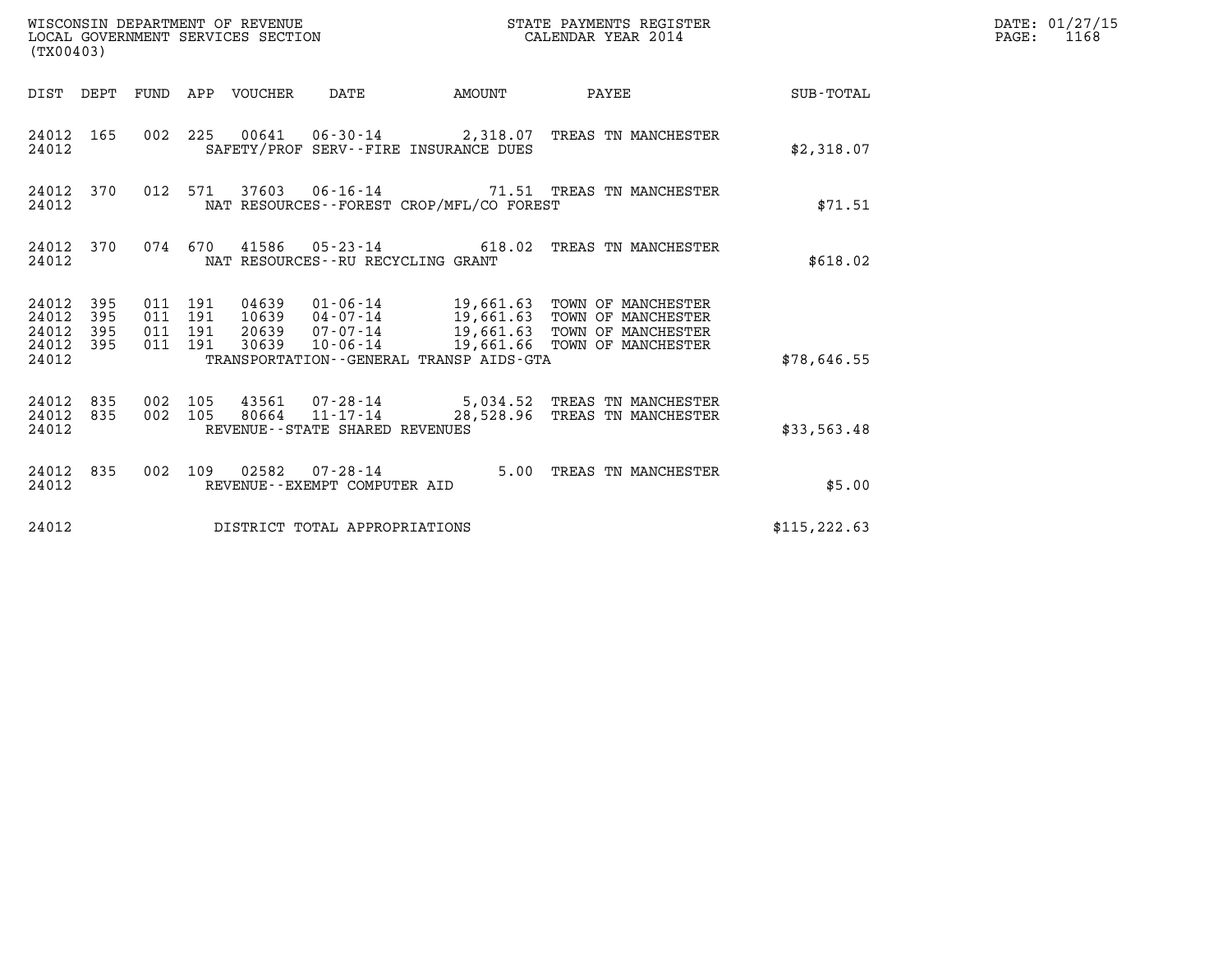| (TX00403)                                    |           |                                          |  |       |                                         |                                             |                                                                                                                                                                                                  |             | DATE: 01/27/15<br>PAGE: 1169 |
|----------------------------------------------|-----------|------------------------------------------|--|-------|-----------------------------------------|---------------------------------------------|--------------------------------------------------------------------------------------------------------------------------------------------------------------------------------------------------|-------------|------------------------------|
|                                              |           |                                          |  |       |                                         |                                             | DIST DEPT FUND APP VOUCHER DATE AMOUNT PAYEE TO SUB-TOTAL                                                                                                                                        |             |                              |
| 24014 165<br>24014                           |           | 002 225                                  |  | 00642 |                                         | SAFETY/PROF SERV--FIRE INSURANCE DUES       | 06-30-14 2,354.01 TREAS TN MARQUETTE                                                                                                                                                             | \$2,354.01  |                              |
| 24014                                        |           |                                          |  |       |                                         | NAT RESOURCES--FOREST ROAD PAYMENT          | 24014 370 002 785 00057 10-14-14 20,000.00 TREAS TN MARQUETTE                                                                                                                                    | \$20,000.00 |                              |
| 24014                                        |           |                                          |  |       |                                         | NAT RESOURCES - - FOREST CROP/MFL/CO FOREST | 24014 370 012 571 37604 06-16-14 118.36 TREAS TN MARQUETTE                                                                                                                                       | \$118.36    |                              |
| 24014 370<br>24014 370<br>24014              |           | 24014 370 012 579<br>012 579<br>012 579  |  |       |                                         | NAT RESOURCES--AIDS IN LIEU OF TAXES        | 19360  04-16-14  64.97 TREAS TN MARQUETTE<br>19360  04-16-14  850.54 TREAS TN MARQUETTE<br>19360  04-16-14  1,382.90 TREAS TN MARQUETTE                                                          | \$2,298.41  |                              |
|                                              |           |                                          |  |       | 24014 MAT RESOURCES--RU RECYCLING GRANT |                                             | 24014 370 074 670 41587 05-23-14 266.22 TREAS TN MARQUETTE                                                                                                                                       | \$266.22    |                              |
| 24014 395<br>24014 395<br>24014 395<br>24014 | 24014 395 | 011 191<br>011 191<br>011 191<br>011 191 |  |       |                                         | TRANSPORTATION--GENERAL TRANSP AIDS-GTA     | 04640  01-06-14  13,098.93  TOWN OF MARQUETTE<br>10640  04-07-14  13,098.93  TOWN OF MARQUETTE<br>20640  07-07-14  13,098.93  TOWN OF MARQUETTE<br>30640  10-06-14  13,098.96  TOWN OF MARQUETTE | \$52,395.75 |                              |
| 24014                                        | 24014 835 | 24014 835 002 105<br>002 105             |  |       | REVENUE--STATE SHARED REVENUES          |                                             | 43562  07-28-14  885.41  TREAS TN MARQUETTE<br>80665  11-17-14  5,017.33  TREAS TN MARQUETTE                                                                                                     | \$5,902.74  |                              |
| 24014                                        | 24014 835 |                                          |  |       | REVENUE--EXEMPT COMPUTER AID            |                                             | 002 109 02583 07-28-14 2.00 TREAS TN MARQUETTE                                                                                                                                                   | \$2.00      |                              |
| 24014                                        | 24014 835 |                                          |  |       | REVENUE--LOTTERY CREDIT -               |                                             | 021 363 36118 03-24-14 1,296.74 TREAS TN MARQUETTE                                                                                                                                               | \$1,296.74  |                              |
| 24014                                        |           |                                          |  |       | DISTRICT TOTAL APPROPRIATIONS           |                                             |                                                                                                                                                                                                  | \$84,634.23 |                              |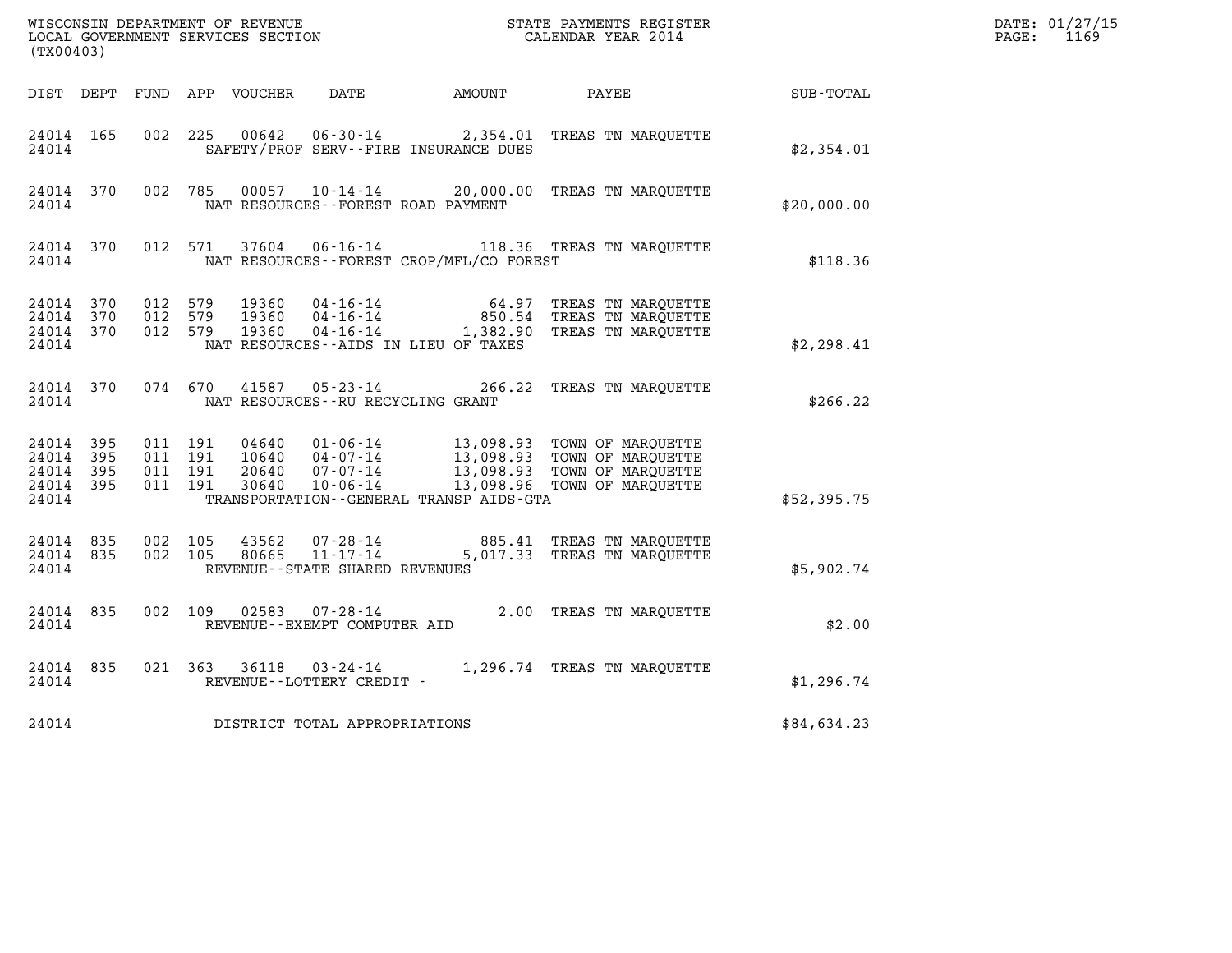| (TX00403)                                                         | WISCONSIN DEPARTMENT OF REVENUE<br>LOCAL GOVERNMENT SERVICES SECTION<br>CALENDAR YEAR 2014                                                             |                                                                                                                                                       |                   |              | DATE: 01/27/15<br>$\mathtt{PAGE}$ :<br>1170 |
|-------------------------------------------------------------------|--------------------------------------------------------------------------------------------------------------------------------------------------------|-------------------------------------------------------------------------------------------------------------------------------------------------------|-------------------|--------------|---------------------------------------------|
| DIST DEPT                                                         | FUND APP VOUCHER                                                                                                                                       | DATE AMOUNT                                                                                                                                           | PAYEE             | SUB-TOTAL    |                                             |
| 24016 165<br>24016                                                | 002 225<br>00643<br>SAFETY/PROF SERV--FIRE INSURANCE DUES                                                                                              | 06-30-14 8,876.96 TREAS TN PRINCETON                                                                                                                  |                   | \$8,876.96   |                                             |
| 24016 370<br>24016 370<br>24016                                   | 000 001<br>01DNR<br>03DNR<br>000 001<br>NAT RESOURCES-SEVERANCE/YIELD/WITHDRAWAL                                                                       | 06-19-14 228.60 TREAS TOWN PRINCETON<br>11-04-14 622.50 TREAS TOWN PRINCETON                                                                          |                   | \$851.10     |                                             |
| 24016 370<br>24016                                                | 002 503 16746<br>NAT RESOURCES--AIDS IN LIEU OF TAXES                                                                                                  | 02-05-14 2,964.52 TREAS TN PRINCETON                                                                                                                  | TOWN SHARE 110.85 | \$2,964.52   |                                             |
| 24016 370<br>24016                                                | 012 571<br>37605<br>NAT RESOURCES - - FOREST CROP/MFL/CO FOREST                                                                                        | 06-16-14 120.00 TREAS TN PRINCETON                                                                                                                    |                   | \$120.00     |                                             |
| 24016 370<br>24016                                                | 012 579 19361<br>NAT RESOURCES--AIDS IN LIEU OF TAXES                                                                                                  | 04-16-14 25.52 TREAS TN PRINCETON                                                                                                                     |                   | \$25.52      |                                             |
| 24016 370<br>24016                                                | 074 670 41588<br>NAT RESOURCES--RU RECYCLING GRANT                                                                                                     | 05-23-14 1,582.28 TREAS TN PRINCETON                                                                                                                  |                   | \$1,582.28   |                                             |
| 24016 395<br>24016<br>- 395<br>395<br>24016<br>24016 395<br>24016 | 04641<br>011 191<br>011 191<br>$10641$ $04-07-14$<br>011 191<br>20641<br>011 191<br>$10 - 06 - 14$<br>30641<br>TRANSPORTATION--GENERAL TRANSP AIDS-GTA | 01-06-14<br>04-07-14<br>07-07-14<br>07-07-14<br>19,741.02<br>10-06-14<br>19,741.04<br>TOWN OF PRINCETON<br>10-06-14<br>19,741.04<br>TOWN OF PRINCETON |                   | \$78,964.10  |                                             |
| 24016 835<br>24016 835<br>24016                                   | 002 105<br>43563<br>002 105<br>80666<br>REVENUE - - STATE SHARED REVENUES                                                                              | 07-28-14 3,383.03 TREAS TN PRINCETON<br>11-17-14 18,978.98 TREAS TN PRINCETON                                                                         |                   | \$22,362.01  |                                             |
| 24016 835<br>24016                                                | 002 109<br>02584<br>REVENUE--EXEMPT COMPUTER AID                                                                                                       | 07-28-14 221.00 TREAS TN PRINCETON                                                                                                                    |                   | \$221.00     |                                             |
| 24016                                                             | DISTRICT TOTAL APPROPRIATIONS                                                                                                                          |                                                                                                                                                       |                   | \$115,967.49 |                                             |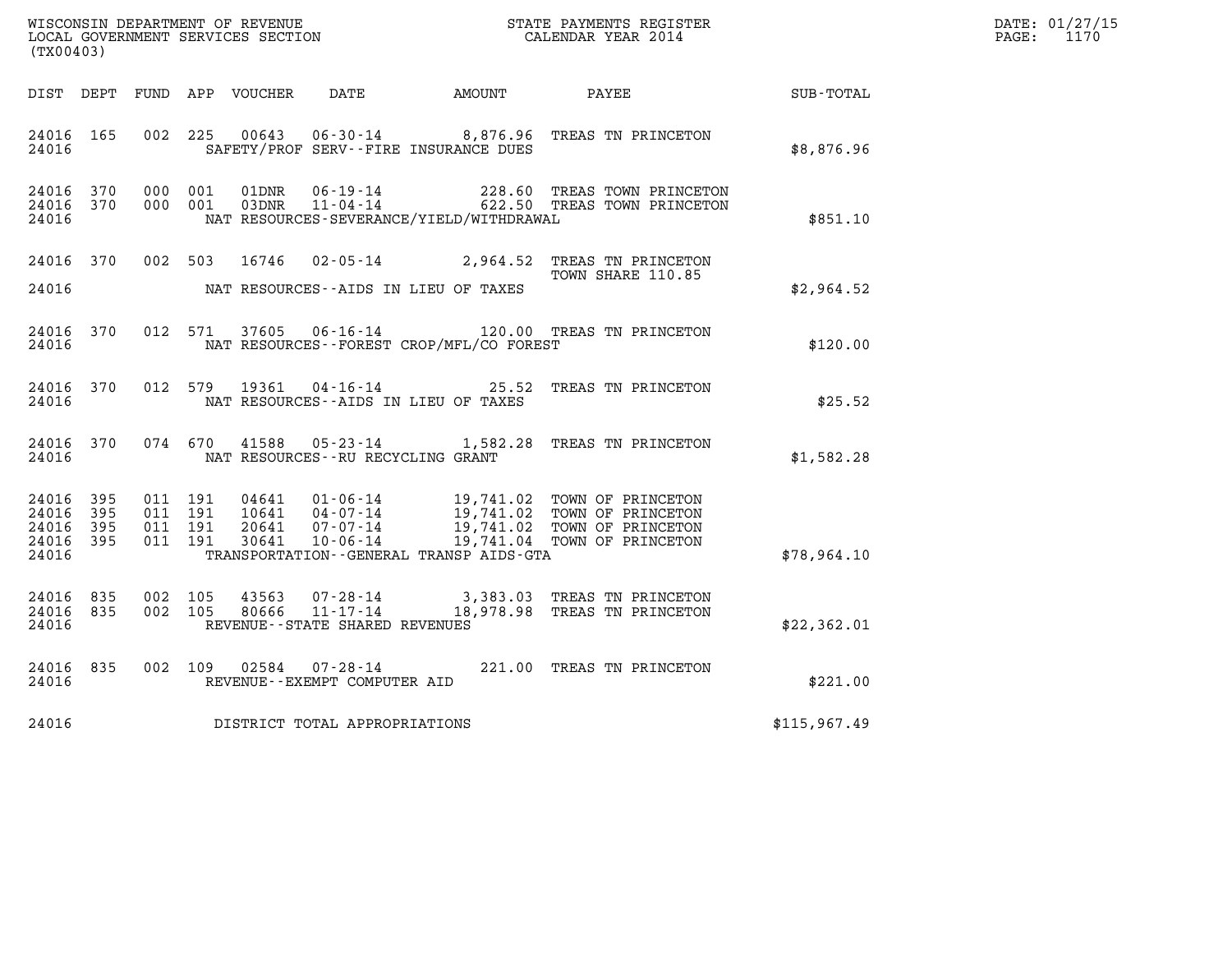| WISCONSIN DEPARTMENT OF REVENUE   | STATE PAYMENTS REGISTER | DATE: 01/27/15 |
|-----------------------------------|-------------------------|----------------|
| LOCAL GOVERNMENT SERVICES SECTION | CALENDAR YEAR 2014      | PAGE:          |

| (TX00403)                                 |                          |                          |                          |                                  |                                                                      |                                                                  |                                                                                                                        |                  |
|-------------------------------------------|--------------------------|--------------------------|--------------------------|----------------------------------|----------------------------------------------------------------------|------------------------------------------------------------------|------------------------------------------------------------------------------------------------------------------------|------------------|
| DIST                                      | DEPT                     | FUND                     |                          | APP VOUCHER                      | DATE                                                                 | AMOUNT                                                           | <b>PAYEE</b>                                                                                                           | <b>SUB-TOTAL</b> |
| 24018<br>24018                            | 165                      | 002                      | 225                      |                                  |                                                                      | 00644 06-30-14 1,078.17<br>SAFETY/PROF SERV--FIRE INSURANCE DUES | TREAS TN SAINT MARIE                                                                                                   | \$1,078.17       |
| 24018<br>24018<br>24018                   | 370<br>370<br>370        | 002<br>002<br>002        | 503<br>503<br>503        | 16747<br>16747<br>16747          | 02-05-14<br>$02 - 05 - 14$<br>$02 - 05 - 14$                         | 4,353.34<br>2,308.39<br>8,215.20                                 | TREAS TN SAINT MARIE<br>TREAS TN SAINT MARIE<br>TREAS TN SAINT MARIE<br>TOWN SHARE 1222.12                             |                  |
| 24018                                     |                          |                          |                          |                                  |                                                                      | NAT RESOURCES--AIDS IN LIEU OF TAXES                             |                                                                                                                        | \$14,876.93      |
| 24018<br>24018                            | 370                      | 012                      | 571                      | 37606                            | $06 - 16 - 14$                                                       | NAT RESOURCES--FOREST CROP/MFL/CO FOREST                         | 55.00 TREAS TN SAINT MARIE                                                                                             | \$55.00          |
| 24018<br>24018<br>24018<br>24018<br>24018 | 370<br>370<br>370<br>370 | 012<br>012<br>012<br>012 | 579<br>579<br>579<br>579 | 19362<br>19362<br>19362<br>19362 | $04 - 16 - 14$<br>$04 - 16 - 14$<br>$04 - 16 - 14$<br>$04 - 16 - 14$ | 58.22<br>703.37<br>NAT RESOURCES--AIDS IN LIEU OF TAXES          | TREAS TN SAINT MARIE<br>TREAS TN SAINT MARIE<br>189.36 TREAS TN SAINT MARIE<br>2,022.71 TREAS TN SAINT MARIE           | \$2,973.66       |
| 24018<br>24018                            | 370                      |                          | 074 670                  | 41589                            | $05 - 23 - 14$<br>NAT RESOURCES - - RU RECYCLING GRANT               | 438.95                                                           | TREAS TN SAINT MARIE                                                                                                   | \$438.95         |
| 24018<br>24018<br>24018<br>24018<br>24018 | 395<br>395<br>395<br>395 | 011<br>011<br>011<br>011 | 191<br>191<br>191<br>191 | 30642                            | $10 - 06 - 14$                                                       | 12,892.53<br>TRANSPORTATION - - GENERAL TRANSP AIDS - GTA        | 12,892.53 TOWN OF SAINT MARIE<br>12,892.53 TOWN OF SAINT MARIE<br>12,892.53 TOWN OF SAINT MARIE<br>TOWN OF SAINT MARIE | \$51,570.12      |
| 24018<br>24018<br>24018                   | 835<br>835               | 002<br>002               | 105<br>105               | 43564<br>80667                   | 07-28-14<br>$11 - 17 - 14$<br>REVENUE - - STATE SHARED REVENUES      | 11,030.69                                                        | 1,946.59 TREAS TN SAINT MARIE<br>TREAS TN SAINT MARIE                                                                  | \$12,977.28      |
| 24018                                     |                          |                          |                          |                                  | DISTRICT TOTAL APPROPRIATIONS                                        |                                                                  |                                                                                                                        | \$83,970.11      |
|                                           |                          |                          |                          |                                  |                                                                      |                                                                  |                                                                                                                        |                  |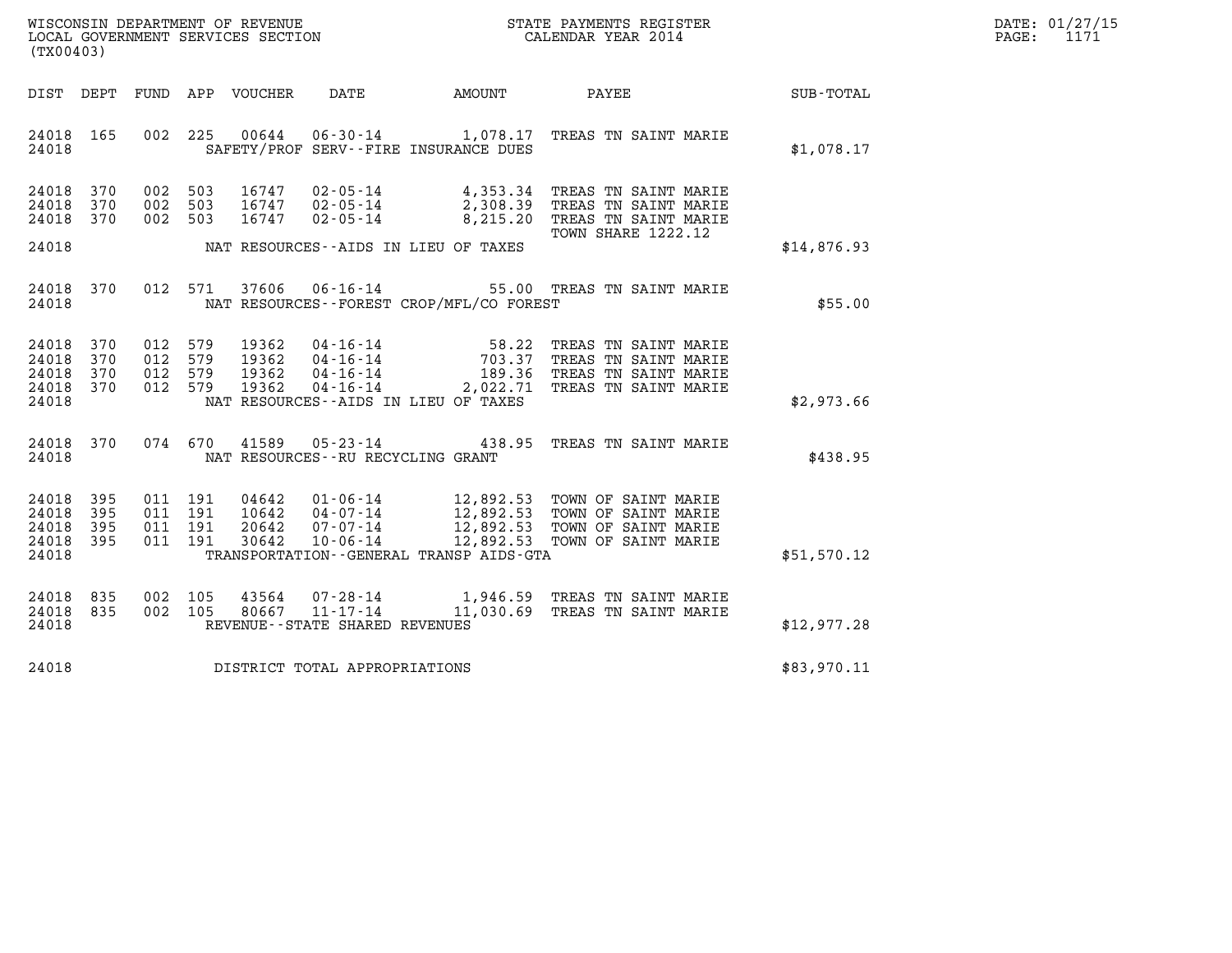| (TX00403)                                 |                            |                                          |         |                         |                                                  |                                              |                                                                                                                      |             | DATE: 01/27/15<br>$\mathtt{PAGE:}$<br>1172 |
|-------------------------------------------|----------------------------|------------------------------------------|---------|-------------------------|--------------------------------------------------|----------------------------------------------|----------------------------------------------------------------------------------------------------------------------|-------------|--------------------------------------------|
|                                           |                            |                                          |         |                         |                                                  |                                              |                                                                                                                      |             |                                            |
| 24020 165<br>24020                        |                            | 002 225                                  |         | 00645                   |                                                  | SAFETY/PROF SERV--FIRE INSURANCE DUES        | 06-30-14 1,114.11 TREAS TN SENECA                                                                                    | \$1,114.11  |                                            |
| 24020 370                                 |                            | 002 503                                  |         | 16748                   |                                                  |                                              | 02-05-14 16,839.64 TREAS TN SENECA<br><b>TOWN SHARE 1327.46</b>                                                      |             |                                            |
| 24020                                     |                            |                                          |         |                         |                                                  | NAT RESOURCES--AIDS IN LIEU OF TAXES         |                                                                                                                      | \$16,839.64 |                                            |
| 24020 370<br>24020                        |                            |                                          | 012 571 |                         | 37607 06-16-14                                   | NAT RESOURCES--FOREST CROP/MFL/CO FOREST     | 3.00 TREAS TN SENECA                                                                                                 | \$3.00      |                                            |
| 24020<br>24020<br>24020<br>24020          | 370<br>370<br>370          | 012 579<br>012 579<br>012 579            |         | 19363<br>19363<br>19363 |                                                  | NAT RESOURCES--AIDS IN LIEU OF TAXES         | 04-16-14 1.78 TREAS TN SENECA<br>04-16-14 1,841.51 TREAS TN SENECA<br>04-16-14 3,859.03 TREAS TN SENECA              | \$5,702.32  |                                            |
| 24020                                     | 24020 370                  |                                          | 074 670 |                         | NAT RESOURCES--RU RECYCLING GRANT                |                                              | 41590  05-23-14  590.29  TREAS TN SENECA                                                                             | \$590.29    |                                            |
| 24020<br>24020<br>24020<br>24020<br>24020 | - 395<br>395<br>395<br>395 | 011 191<br>011 191<br>011 191<br>011 191 |         | 20643<br>30643          | 07-07-14                                         | TRANSPORTATION - - GENERAL TRANSP AIDS - GTA | 04643  01-06-14  10,387.85  TOWN OF SENECA<br>10643  04-07-14  10,387.85  TOWN OF SENECA<br>10,387.85 TOWN OF SENECA | \$41,551.40 |                                            |
| 24020 835<br>24020<br>24020               | 835                        | 002 105<br>002 105                       |         | 43565<br>80668          | $11 - 17 - 14$<br>REVENUE--STATE SHARED REVENUES |                                              | 07-28-14 2,809.22 TREAS TN SENECA<br>15,918.92 TREAS TN SENECA                                                       | \$18,728.14 |                                            |
| 24020 835<br>24020                        |                            | 002 109                                  |         | 02585                   | $07 - 28 - 14$<br>REVENUE--EXEMPT COMPUTER AID   |                                              | 8.00 TREAS TN SENECA                                                                                                 | \$8.00      |                                            |
| 24020 835<br>24020                        |                            |                                          | 002 501 | 00002                   |                                                  | DOA-PAYMENT FOR MUNICIPAL SERVICES AID       | 02-03-14 86.53 TREAS TN SENECA                                                                                       | \$86.53     |                                            |
| 24020                                     |                            |                                          |         |                         | DISTRICT TOTAL APPROPRIATIONS                    |                                              |                                                                                                                      | \$84,623.43 |                                            |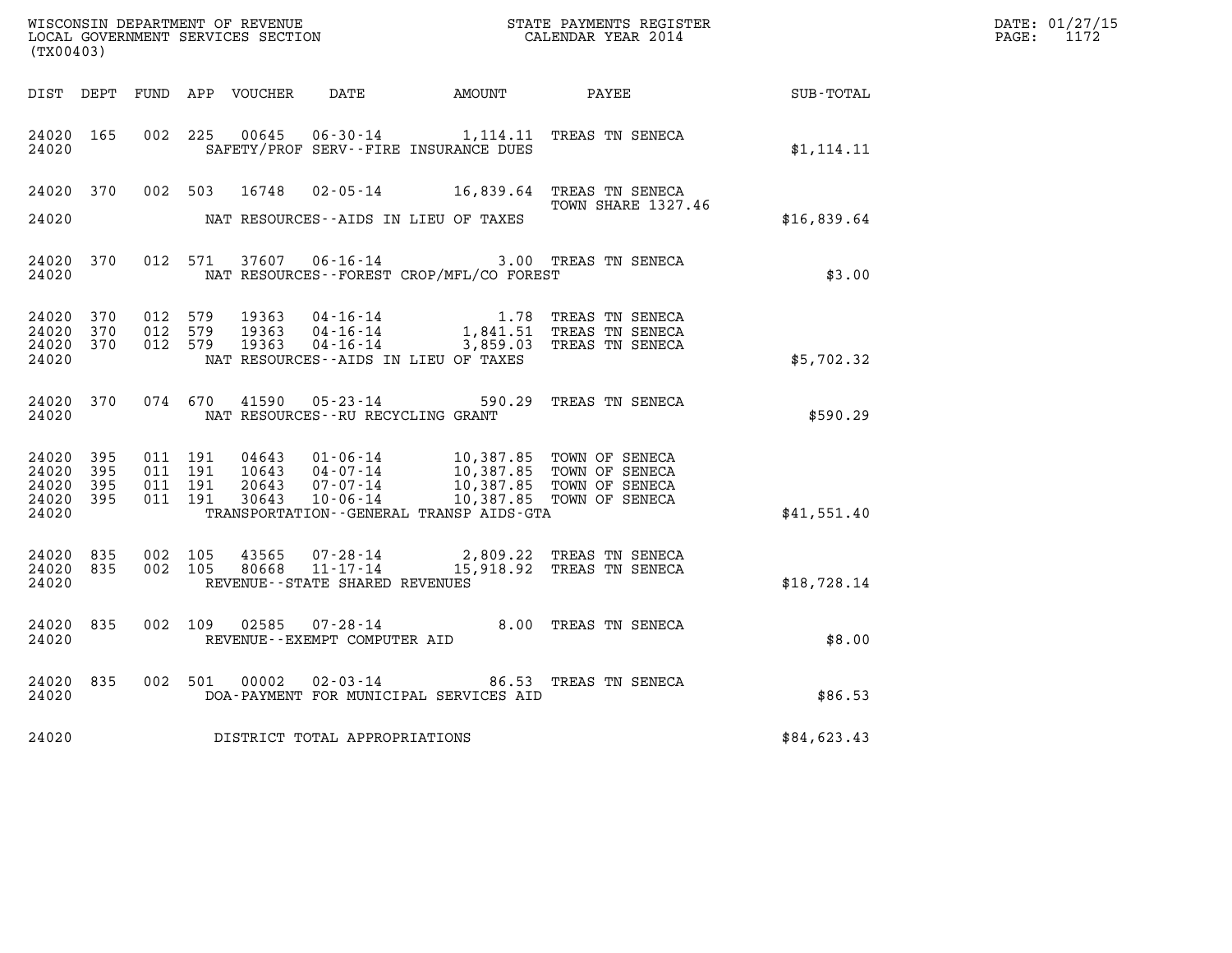|       | DATE: 01/27/15 |
|-------|----------------|
| PAGE: | 1173           |

| (TX00403)                                                          | WISCONSIN DEPARTMENT OF REVENUE<br>LOCAL GOVERNMENT SERVICES SECTION |                                                                                  |        | STATE PAYMENTS REGISTER<br>CALENDAR YEAR 2014                                                                                                  |             | DATE: 01/27/15<br>$\mathtt{PAGE}$ :<br>1173 |
|--------------------------------------------------------------------|----------------------------------------------------------------------|----------------------------------------------------------------------------------|--------|------------------------------------------------------------------------------------------------------------------------------------------------|-------------|---------------------------------------------|
| DIST DEPT FUND                                                     | APP VOUCHER                                                          | DATE                                                                             | AMOUNT | PAYEE                                                                                                                                          | SUB-TOTAL   |                                             |
| 24141 165<br>24141                                                 | 002 225                                                              | SAFETY/PROF SERV--FIRE INSURANCE DUES                                            |        | 00646  06-30-14  682.84  TREAS VIL KINGSTON                                                                                                    | \$682.84    |                                             |
| 24141 370<br>24141                                                 | 074 670                                                              | NAT RESOURCES - - RU RECYCLING GRANT                                             |        | 41591  05-23-14  852.55  TREAS VIL KINGSTON                                                                                                    | \$852.55    |                                             |
| 24141<br>395<br>395<br>24141<br>395<br>24141<br>24141 395<br>24141 | 011 191<br>011 191<br>011 191<br>011 191                             | 10644 04-07-14<br>30644 10-06-14<br>TRANSPORTATION - - GENERAL TRANSP AIDS - GTA |        | 04644  01-06-14  1,400.80  VILLAGE OF KINGSTON<br>1,400.80 VILLAGE OF KINGSTON<br>1,400.80 VILLAGE OF KINGSTON<br>1,400.81 VILLAGE OF KINGSTON | \$5,603.21  |                                             |
| 24141<br>835<br>24141 835<br>24141                                 | 002<br>105<br>002 105                                                | 80669 11-17-14<br>REVENUE - - STATE SHARED REVENUES                              |        | 43566  07-28-14  9,751.29  TREAS VIL KINGSTON<br>55,257.34 TREAS VIL KINGSTON                                                                  | \$65,008.63 |                                             |
| 24141 835<br>24141                                                 | 002<br>109                                                           | REVENUE - - EXEMPT COMPUTER AID                                                  |        | 34.00 TREAS VIL KINGSTON                                                                                                                       | \$34.00     |                                             |
| 24141                                                              |                                                                      | DISTRICT TOTAL APPROPRIATIONS                                                    |        |                                                                                                                                                | \$72,181.23 |                                             |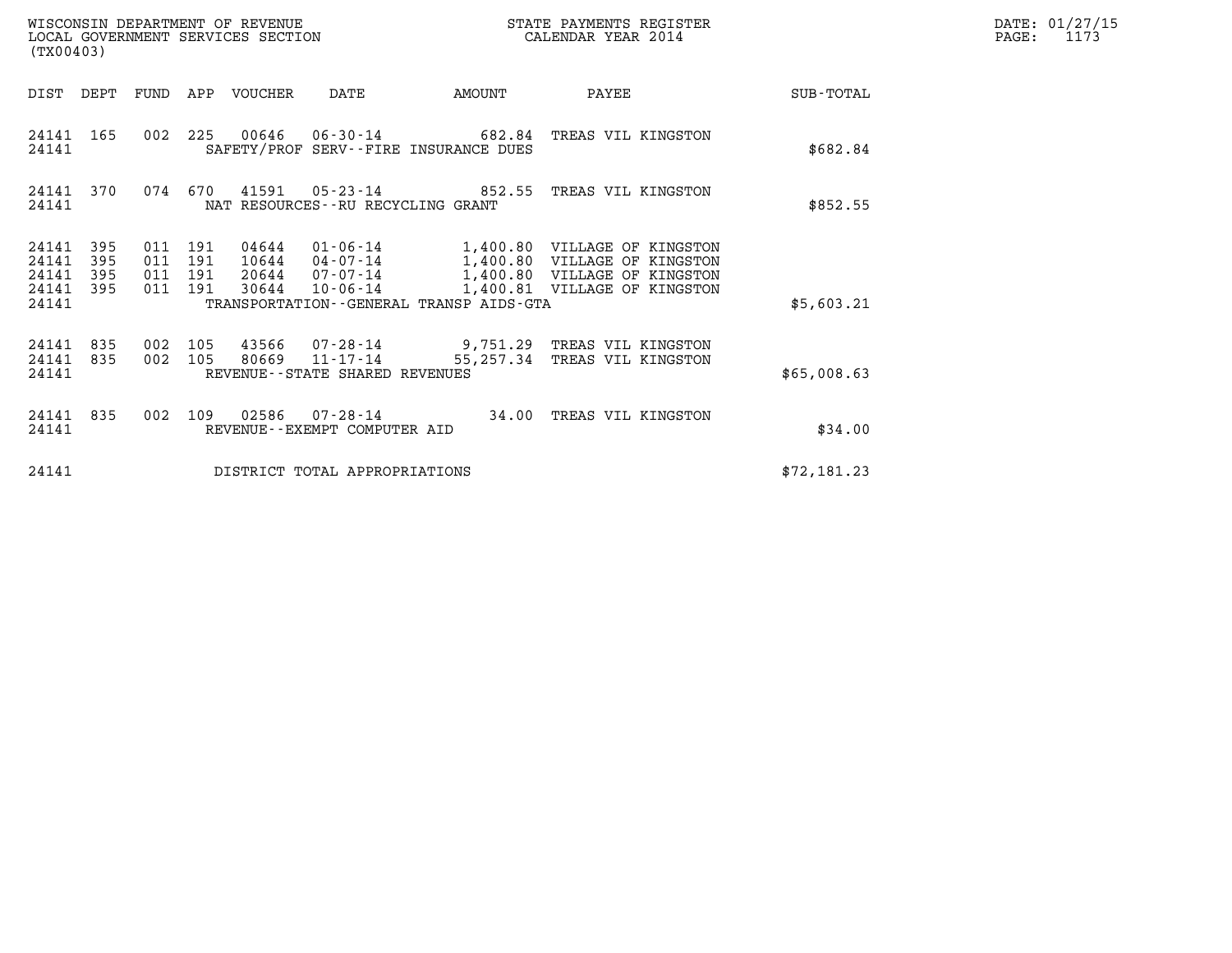| (TX00403)                                             |           |                    |                    |                                 |                                                     |                                          |                                                                               |                  | DATE: 01/27/15<br>$\mathtt{PAGE:}$<br>1174 |
|-------------------------------------------------------|-----------|--------------------|--------------------|---------------------------------|-----------------------------------------------------|------------------------------------------|-------------------------------------------------------------------------------|------------------|--------------------------------------------|
|                                                       |           |                    |                    | DIST DEPT FUND APP VOUCHER DATE |                                                     |                                          | AMOUNT PAYEE                                                                  | <b>SUB-TOTAL</b> |                                            |
| 24154                                                 | 24154 165 |                    |                    |                                 |                                                     | SAFETY/PROF SERV--FIRE INSURANCE DUES    | 002 225 00647 06-30-14 664.87 TREAS VIL MARQUETTE                             | \$664.87         |                                            |
| 24154                                                 | 24154 370 |                    |                    |                                 |                                                     | NAT RESOURCES--AIDS IN LIEU OF TAXES     | 012 579 19364 04-16-14 27.10 TREAS VIL MARQUETTE                              | \$27.10          |                                            |
| 24154                                                 | 24154 370 |                    |                    |                                 | NAT RESOURCES - - RU RECYCLING GRANT                |                                          | 074 670 41592 05-23-14 122.81 TREAS VIL MARQUETTE                             | \$122.81         |                                            |
| 24154 395<br>24154 395<br>24154<br>24154 395<br>24154 | 395       | 011 191<br>011 191 | 011 191<br>011 191 |                                 |                                                     | TRANSPORTATION--GENERAL TRANSP AIDS-GTA  | 30645  10-06-14  1,915.90  VILLAGE OF MARQUETTE                               | \$7,663.54       |                                            |
| 24154                                                 | 24154 395 |                    |                    |                                 |                                                     | TRANSPORTATION - - LRIP/TRIP/MSIP GRANTS | 011  278  27306  10-09-14  9,538.33  TREAS VIL MARQUETTE                      | \$9,538.33       |                                            |
| 24154 835<br>24154 835<br>24154                       |           | 002 105<br>002 105 |                    | 80670                           | $11 - 17 - 14$<br>REVENUE - - STATE SHARED REVENUES |                                          | 43567 07-28-14 4,277.78 TREAS VIL MARQUETTE<br>24, 240.72 TREAS VIL MAROUETTE | \$28,518.50      |                                            |
| 24154                                                 | 24154 835 |                    |                    |                                 | REVENUE--EXEMPT COMPUTER AID                        |                                          | 002 109 02587 07-28-14 1.00 TREAS VIL MAROUETTE                               | \$1.00           |                                            |
| 24154                                                 |           |                    |                    |                                 | DISTRICT TOTAL APPROPRIATIONS                       |                                          |                                                                               | \$46,536.15      |                                            |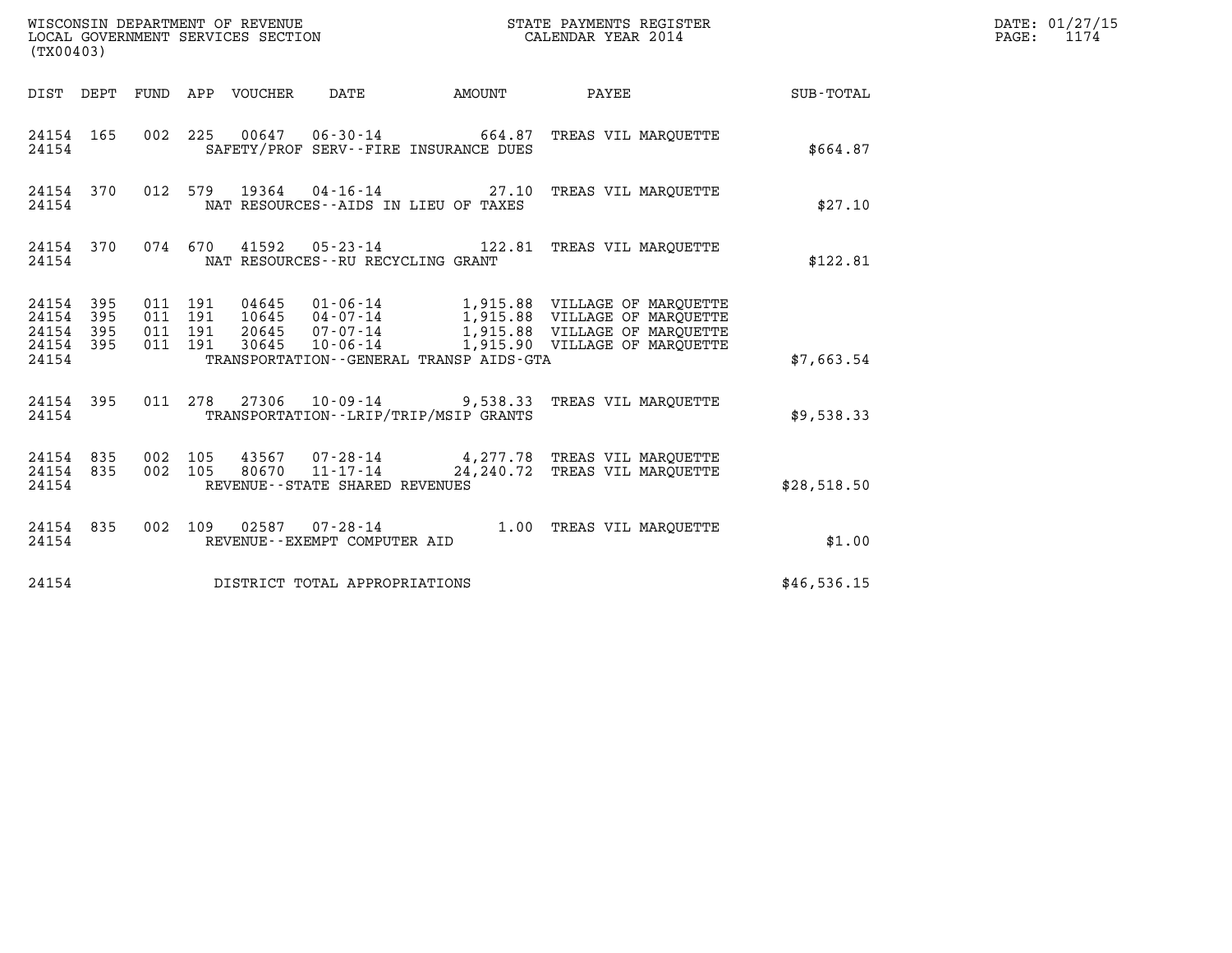| DATE: | 01/27/15 |
|-------|----------|
| PAGE: | 1175     |

| LOCAL GOVERNMENT SERVICES SECTION<br>(TX00403)    |                          |                                          |         |                                  |                                                                                                  |                                           |                                                                                                              |              | DATE: 01/27/15<br>1175<br>$\mathtt{PAGE}$ : |
|---------------------------------------------------|--------------------------|------------------------------------------|---------|----------------------------------|--------------------------------------------------------------------------------------------------|-------------------------------------------|--------------------------------------------------------------------------------------------------------------|--------------|---------------------------------------------|
|                                                   |                          |                                          |         | DIST DEPT FUND APP VOUCHER       | DATE                                                                                             | AMOUNT                                    | PAYEE                                                                                                        | SUB-TOTAL    |                                             |
| 24206 165<br>24206                                |                          |                                          |         |                                  |                                                                                                  | SAFETY/PROF SERV--FIRE INSURANCE DUES     | 002 225 00648 06-30-14 10,889.55 TREAS CITY BERLIN                                                           | \$10,889.55  |                                             |
| 24206 370<br>24206 370<br>24206                   |                          | 012 579<br>012 579                       |         | 19365<br>19365                   |                                                                                                  | NAT RESOURCES -- AIDS IN LIEU OF TAXES    | 04-16-14 56.32 TREAS CITY BERLIN<br>04-16-14 26.61 TREAS CITY BERLIN                                         | \$82.93      |                                             |
| 24206 370<br>24206                                |                          |                                          |         |                                  |                                                                                                  | NAT RESOURCES--RU RECYCLING GRANT         | 074 670 41593 05-23-14 24,616.88 TREAS CITY BERLIN                                                           | \$24,616.88  |                                             |
| 24206 370<br>24206                                |                          |                                          | 095 512 |                                  | 01474   01-31-14<br>NAT RESOURCES - - STEWARDSHIP 2000                                           |                                           | 4,662.50 TREAS CITY BERLIN                                                                                   | \$4,662.50   |                                             |
| 24206<br>24206<br>24206<br>24206 395<br>24206     | 395<br>395<br>395        | 011 162<br>011 162<br>011 162<br>011 162 |         | 06031<br>22031<br>32031          | $01 - 06 - 14$<br>12031 04-07-14<br>07-07-14<br>$10 - 06 - 14$                                   | TRANSPORTATION--CONNECTING HIGHWAY AIDS   | 9,338.81 CITY OF BERLIN<br>9,338.81 CITY OF BERLIN<br>9,338.81 CITY OF BERLIN<br>9,338.82 CITY OF BERLIN     | \$37,355.25  |                                             |
| 24206<br>24206<br>24206<br>24206<br>24206         | 395<br>395<br>395<br>395 | 011 177<br>011 177<br>011 177<br>011 177 |         | 16023<br>24023<br>26023<br>42023 | $06 - 04 - 14$<br>07-07-14<br>$09 - 30 - 14$<br>$12 - 30 - 14$<br>TRANSPORTATION - - TRANSIT AID | 16,595.00 CITY OF BERLIN                  | 16,595.00 CITY OF BERLIN<br>16,594.00 CITY OF BERLIN<br>9,957.00 CITY OF BERLIN                              | \$59,741.00  |                                             |
| 24206<br>24206<br>24206 395<br>24206              | 395<br>395               | 011 182<br>011 182<br>011 182            |         | 06041<br>26784<br>30167          | $03 - 11 - 14$<br>10-09-14<br>$11 - 07 - 14$                                                     | TRANSPORTATION - - TRANSIT AIDS - FEDERAL | 21,498.30 TREAS CITY BERLIN<br>40,956.00 TREAS CITY BERLIN<br>18,462.00 TREAS CITY BERLIN                    | \$80,916.30  |                                             |
| 24206<br>24206<br>24206 395<br>24206 395<br>24206 | 395<br>395               | 011 191<br>011 191<br>011 191            | 011 191 | 04646<br>10646<br>20646<br>30646 | $01 - 06 - 14$<br>$04 - 07 - 14$<br>$07 - 07 - 14$<br>$10 - 06 - 14$                             | TRANSPORTATION--GENERAL TRANSP AIDS-GTA   | 75,546.62 CITY OF BERLIN<br>75,546.62 CITY OF BERLIN<br>75,546.62 CITY OF BERLIN<br>75,546.63 CITY OF BERLIN | \$302,186.49 |                                             |
| 24206 395<br>24206 395<br>24206                   |                          | 011 278<br>011 278                       |         | 16112<br>16112                   | 06-24-14<br>$06 - 24 - 14$                                                                       | TRANSPORTATION - - LRIP/TRIP/MSIP GRANTS  | 11,589.32 TREAS CITY BERLIN<br>14,184.67 TREAS CITY BERLIN                                                   | \$25,773.99  |                                             |
| 24206 435<br>24206                                |                          |                                          | 005 163 | $01$ LGS                         | 11-17-14                                                                                         | HS--PREPAID MEDICAL TRANSPORT REIMBURSE   | 13,200.00 BERLIN AMBULANCE SERVICE                                                                           | \$13,200.00  |                                             |
| 24206 455                                         |                          |                                          |         |                                  |                                                                                                  |                                           | 002 225 01375 02-18-14 37,349.00 TREAS CITY BERLIN                                                           |              |                                             |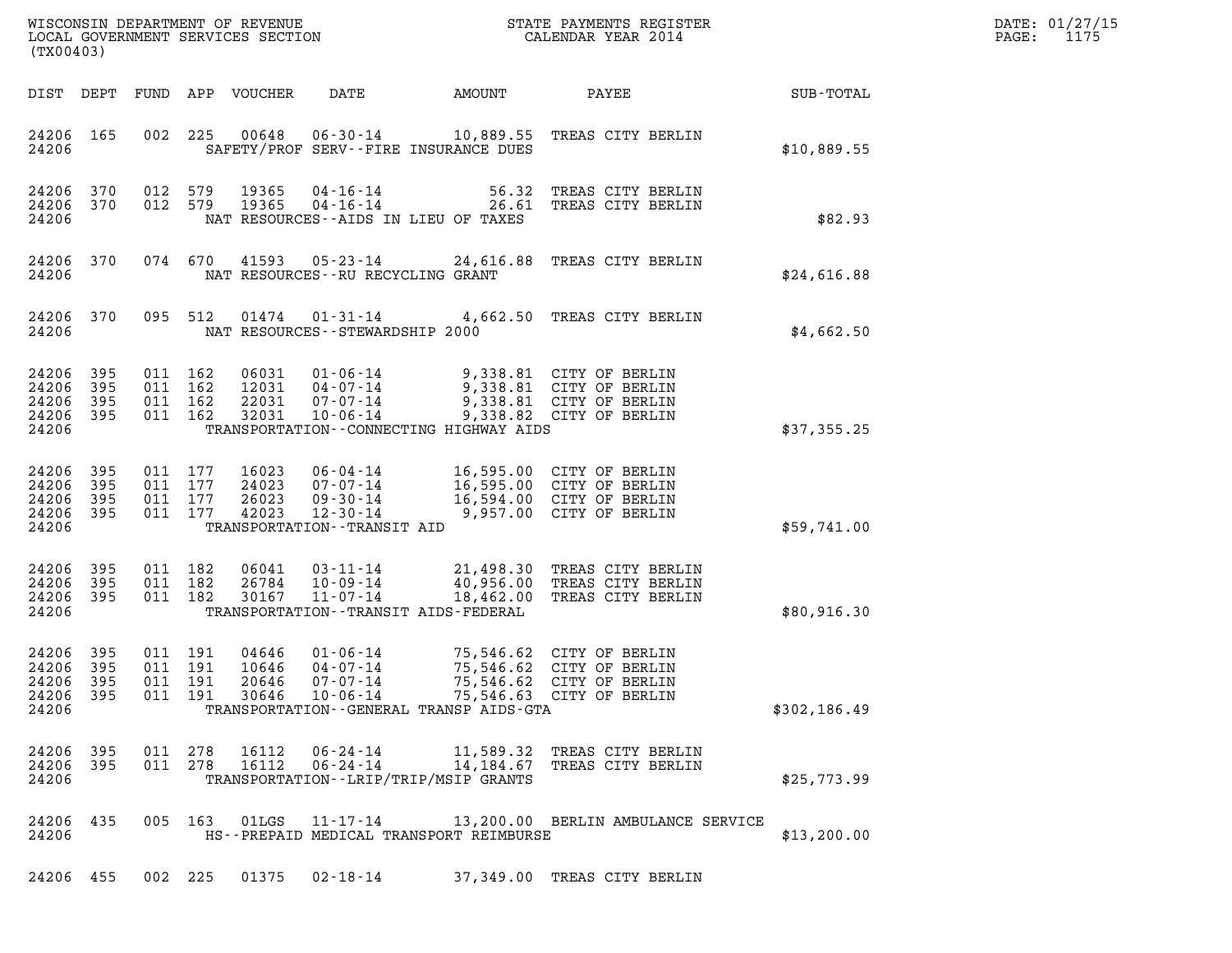| WISCONSIN DEPARTMENT OF REVENUE<br>(TX00403)          | LOCAL GOVERNMENT SERVICES SECTION                                                                                               | STATE PAYMENTS REGISTER<br>CALENDAR YEAR 2014 |                                                                                          |                | DATE: 01/27/15<br>1176<br>PAGE: |
|-------------------------------------------------------|---------------------------------------------------------------------------------------------------------------------------------|-----------------------------------------------|------------------------------------------------------------------------------------------|----------------|---------------------------------|
| DIST DEPT FUND APP VOUCHER                            | DATE                                                                                                                            | AMOUNT                                        | PAYEE                                                                                    | SUB-TOTAL      |                                 |
| 24206                                                 | JUSTICE - - LAW ENFORCEMENT - - DRUG CRIMES                                                                                     |                                               |                                                                                          | \$37,349.00    |                                 |
| 24206 455<br>24206                                    | 002 231 01109 02-11-14 1,920.00 TREAS CITY BERLIN<br>JUSTICE - - LAW ENFORCEMENT TRAINING                                       |                                               |                                                                                          | \$1,920.00     |                                 |
| 24206 455<br>24206                                    | 002  251  02230  11-05-14  8,031.08  TREAS CITY BERLIN<br>JUSTICE - - TRUANCY PROGRAM - GRANT FUNDS                             |                                               |                                                                                          | \$8,031.08     |                                 |
| 24206<br>835<br>24206<br>835<br>24206                 | 002 105<br>43568<br>002 105<br>80671 11-17-14<br>REVENUE - - STATE SHARED REVENUES                                              |                                               | 07-28-14 306, 210.49 TREAS CITY BERLIN<br>1,429,562.77 TREAS CITY BERLIN                 | \$1,735,773.26 |                                 |
| 24206<br>835<br>835<br>24206<br>835<br>24206<br>24206 | 002 109<br>02588<br>07-28-14<br>002 109<br>05132<br>07-28-14<br>002 109<br>05369<br>07-28-14<br>REVENUE - - EXEMPT COMPUTER AID |                                               | 10,909.00 TREAS CITY BERLIN<br>31,987.00 TREAS CITY BERLIN<br>7,258.00 TREAS CITY BERLIN | \$50,154.00    |                                 |
| 24206 835<br>002<br>24206                             | 00002<br>501<br>DOA-PAYMENT FOR MUNICIPAL SERVICES AID                                                                          |                                               | 02-03-14 2,356.51 TREAS CITY BERLIN                                                      | \$2,356.51     |                                 |
| 24206 835<br>24206                                    | 36119<br>021 363<br>REVENUE--LOTTERY CREDIT -                                                                                   |                                               |                                                                                          | \$129.96       |                                 |
| 24206                                                 | DISTRICT TOTAL APPROPRIATIONS                                                                                                   |                                               |                                                                                          | \$2,395,138.70 |                                 |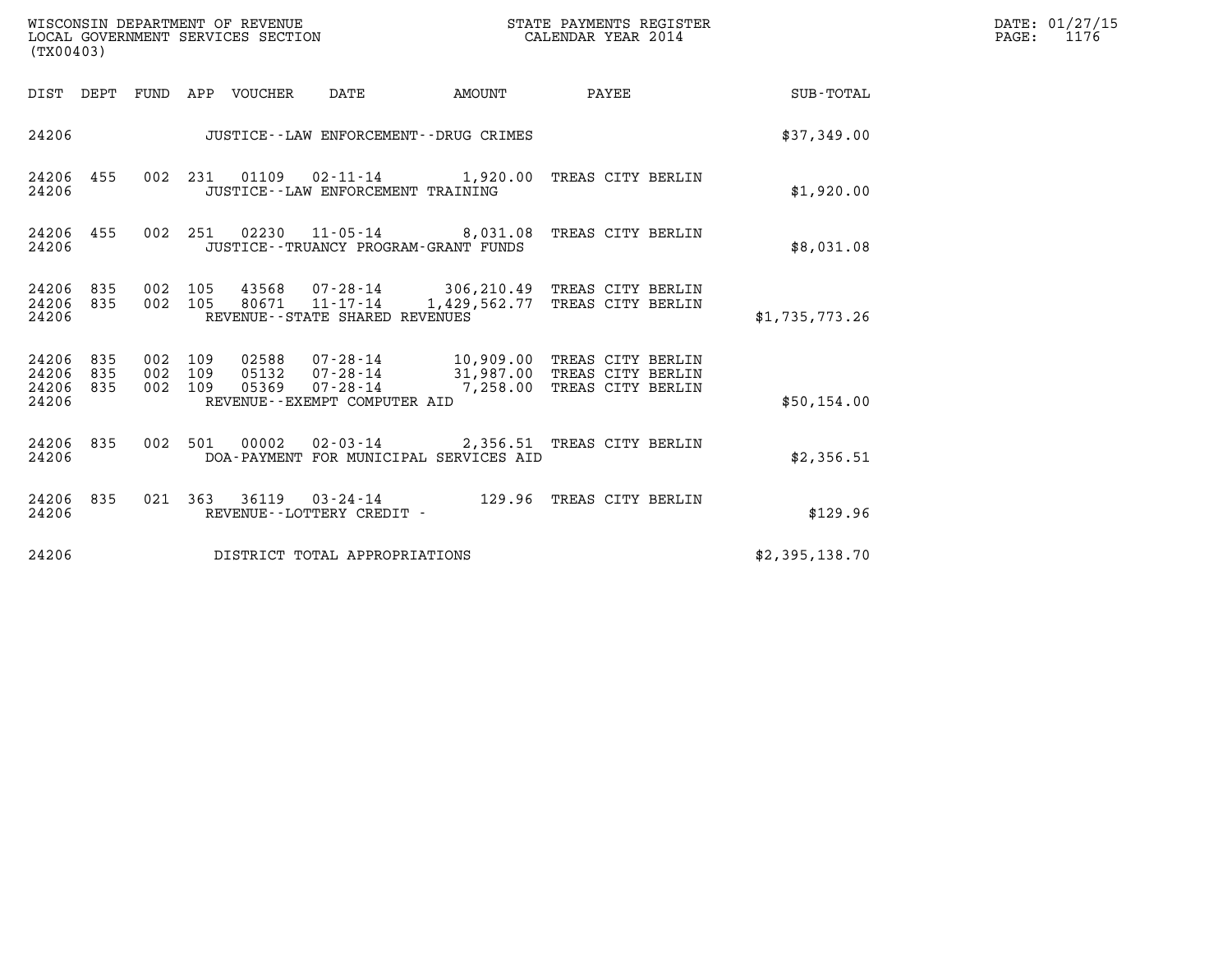| (TX00403)                                                 |           |                    |                               |                                                                  |                                          |                                                                                                                                                                                                      |               | DATE: 01/27/15<br>1177<br>$\mathtt{PAGE:}$ |
|-----------------------------------------------------------|-----------|--------------------|-------------------------------|------------------------------------------------------------------|------------------------------------------|------------------------------------------------------------------------------------------------------------------------------------------------------------------------------------------------------|---------------|--------------------------------------------|
|                                                           |           |                    |                               | DIST DEPT FUND APP VOUCHER DATE                                  |                                          | AMOUNT PAYEE                                                                                                                                                                                         | SUB-TOTAL     |                                            |
| 24231                                                     | 24231 165 |                    |                               |                                                                  | SAFETY/PROF SERV--FIRE INSURANCE DUES    | 002 225 00649 06-30-14 7,978.48 TREAS CITY GREEN LAKE                                                                                                                                                | \$7,978.48    |                                            |
| 24231                                                     | 24231 370 |                    |                               | NAT RESOURCES--RU RECYCLING GRANT                                |                                          | 074 670 41594 05-23-14 6,843.35 TREAS CITY GREEN LAKE                                                                                                                                                | \$6,843.35    |                                            |
| 24231                                                     |           |                    |                               | NAT RESOURCES - - STEWARDSHIP 2000                               |                                          | 24231 370 095 512 01561 02-11-14 15,812.50 TREAS CITY GREEN LAKE                                                                                                                                     | \$15,812.50   |                                            |
| 24231 395<br>24231 395<br>24231 395<br>24231 395<br>24231 |           | 011 191            | 011 191<br>011 191<br>011 191 |                                                                  | TRANSPORTATION--GENERAL TRANSP AIDS-GTA  | 04647  01-06-14  47,981.58  CITY OF GREEN LAKE<br>10647  04-07-14  47,981.58  CITY OF GREEN LAKE<br>20647  07-07-14  47,981.58  CITY OF GREEN LAKE<br>30647  10-06-14  47,981.60  CITY OF GREEN LAKE | \$191, 926.34 |                                            |
| 24231                                                     | 24231 395 |                    | 011 278 23736                 |                                                                  | TRANSPORTATION - - LRIP/TRIP/MSIP GRANTS | 09-09-14 9,569.91 TREAS CITY GREEN LAKE                                                                                                                                                              | \$9,569.91    |                                            |
| 24231                                                     | 24231 455 |                    |                               | JUSTICE - - LAW ENFORCEMENT TRAINING                             |                                          | 002 231 01428 02-19-14 480.00 TREAS CITY GREEN LAKE                                                                                                                                                  | \$480.00      |                                            |
| 24231 835<br>24231 835<br>24231                           |           | 002 105<br>002 105 |                               | 80672<br>$11 - 17 - 14$<br>REVENUE - - STATE SHARED REVENUES     |                                          | 43569 07-28-14 3,616.83 TREAS CITY GREEN LAKE<br>20,671.87 TREAS CITY GREEN LAKE                                                                                                                     | \$24, 288.70  |                                            |
| 24231 835<br>24231 835<br>24231                           |           | 002 109<br>002 109 |                               | 02589<br>05133<br>$07 - 28 - 14$<br>REVENUE--EXEMPT COMPUTER AID |                                          | 07-28-14 947.00 TREAS CITY GREEN LAKE<br>07-28-14 07-28-14 896.00 TREAS CITY GREEN LAKE                                                                                                              | \$1,843.00    |                                            |
| 24231                                                     |           |                    |                               | DISTRICT TOTAL APPROPRIATIONS                                    |                                          |                                                                                                                                                                                                      | \$258,742.28  |                                            |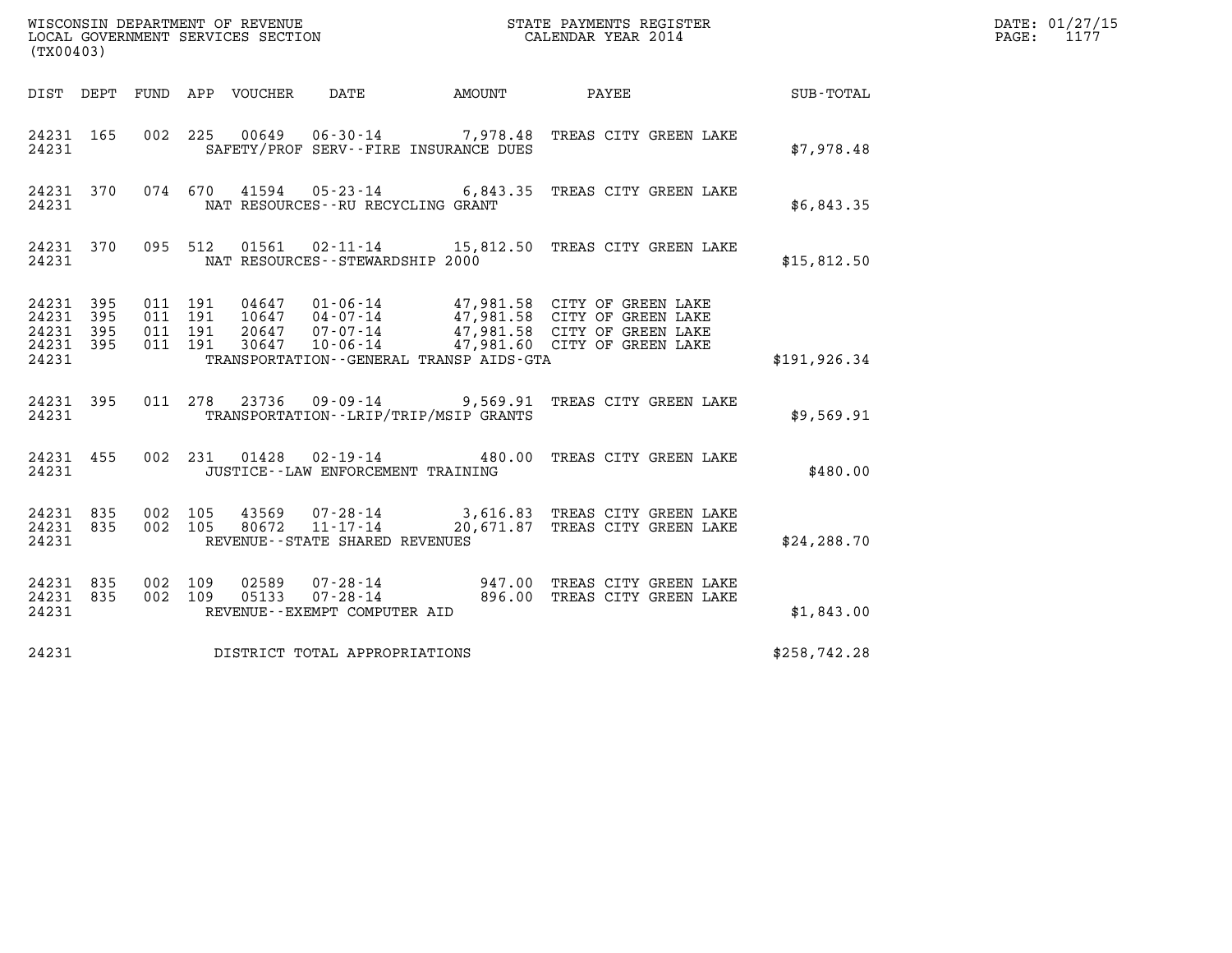| (TX00403)                                    |           |                               |         |       |                                                     |                                          |                                                                                                                                                                                              |              | DATE: 01/27/15<br>PAGE: 1178 |
|----------------------------------------------|-----------|-------------------------------|---------|-------|-----------------------------------------------------|------------------------------------------|----------------------------------------------------------------------------------------------------------------------------------------------------------------------------------------------|--------------|------------------------------|
|                                              |           |                               |         |       |                                                     |                                          |                                                                                                                                                                                              |              |                              |
| 24251                                        |           |                               |         |       |                                                     | SAFETY/PROF SERV--FIRE INSURANCE DUES    | 24251 165 002 225 00650 06-30-14 3,144.67 TREAS CITY MARKESAN                                                                                                                                | \$3,144.67   |                              |
| 24251 2436                                   |           |                               |         |       | NAT RESOURCES--RU RECYCLING GRANT                   |                                          | 24251 370 074 670 41595 05-23-14 5,884.63 TREAS CITY MARKESAN                                                                                                                                | \$5,884.63   |                              |
| 24251                                        |           |                               |         |       |                                                     | TRANSPORTATION -- HIGHWAY SAFETY-FEDERAL | 24251 395 011 185 07459 03-24-14 4,762.00 TREAS CITY MARKESAN<br>24251 395 011 185 09946 04-21-14 4,000.00 TREAS CITY MARKESAN                                                               | \$8,762.00   |                              |
| 24251 395<br>24251 395<br>24251 395<br>24251 | 24251 395 | 011 191<br>011 191<br>011 191 | 011 191 |       |                                                     | TRANSPORTATION--GENERAL TRANSP AIDS-GTA  | 04648  01-06-14  15,448.70  CITY OF MARKESAN<br>10648  04-07-14  15,448.70  CITY OF MARKESAN<br>20648  07-07-14  15,448.70  CITY OF MARKESAN<br>30648  10-06-14  15,448.70  CITY OF MARKESAN | \$61,794.80  |                              |
| 24251                                        |           |                               |         |       |                                                     | HS--AMBULANCE FUNDING ASSISTANCE GRANTS  | 24251 435 005 162 01HSD 09-08-14 4,463.56 TREAS CITY MARKESAN                                                                                                                                | \$4,463.56   |                              |
| 24251                                        |           |                               |         |       |                                                     |                                          | 24251 435 005 163 01LGS 11-17-14 4,000.00 SOUTHERN GREEN LAKE COUNTY<br>HS--PREPAID MEDICAL TRANSPORT REIMBURSE                                                                              | \$4,000.00   |                              |
|                                              |           | 24251 2436                    |         |       | JUSTICE -- LAW ENFORCEMENT TRAINING                 |                                          | 24251 455 002 231 01550 02-21-14 640.00 TREAS CITY MARKESAN                                                                                                                                  | \$640.00     |                              |
| 24251 835                                    |           | 24251 835 002 105             |         |       | 24251 REVENUE - STATE SHARED REVENUES               |                                          | 002 105 43570 07-28-14 75,547.41 TREAS CITY MARKESAN<br>002 105 80673 11-17-14 354,087.43 TREAS CITY MARKESAN                                                                                | \$429,634.84 |                              |
| 24251 835<br>24251 835<br>24251              |           | 002 109<br>002 109            |         | 05134 | 07-28-14<br>REVENUE--EXEMPT COMPUTER AID            |                                          | 02590  07-28-14  2,266.00  TREAS CITY MARKESAN<br>2,669.00 TREAS CITY MARKESAN                                                                                                               | \$4,935.00   |                              |
| 24251 835<br>24251                           |           |                               |         |       | 021 363 36120 03-24-14<br>REVENUE--LOTTERY CREDIT - |                                          | 1,324.93 TREAS CITY MARKESAN                                                                                                                                                                 | \$1,324.93   |                              |
| 24251                                        |           |                               |         |       | DISTRICT TOTAL APPROPRIATIONS                       |                                          |                                                                                                                                                                                              | \$524,584.43 |                              |